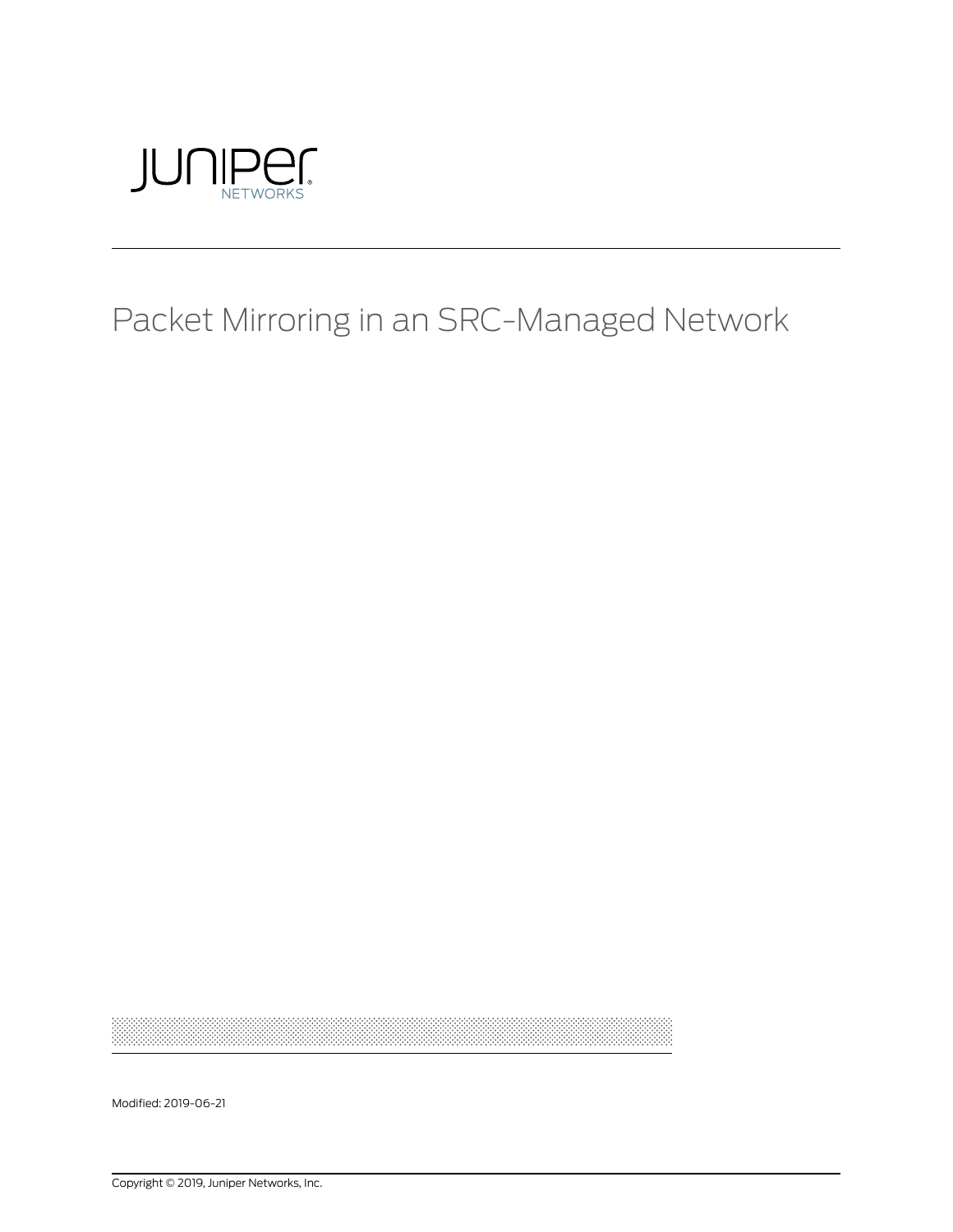Juniper Networks, Inc. 1133 Innovation Way Sunnyvale, California 94089 USA 408-745-2000 www.juniper.net

Juniper Networks, the Juniper Networks logo, Juniper, and Junos are registered trademarks of Juniper Networks, Inc. in the United States and other countries. All other trademarks, service marks, registered marks, or registered service marks are the property of their respective owners.

Juniper Networks assumes no responsibility for any inaccuracies in this document. Juniper Networks reserves the right to change, modify, transfer, or otherwise revise this publication without notice.

*Packet Mirroring in an SRC-Managed Network* Copyright © 2019 Juniper Networks, Inc. All rights reserved.

The information in this document is current as of the date on the title page.

YEAR 2000 NOTICE

Juniper Networks hardware and software products are Year 2000 compliant. Junos OS has no known time-related limitations through the year 2038. However, the NTP application is known to have some difficulty in the year 2036.

#### END USER LICENSE AGREEMENT

The Juniper Networks product that is the subject of this technical documentation consists of (or is intended for use with) Juniper Networks software. Use of such software is subject to the terms and conditions of the End User License Agreement ("EULA") posted at <https://support.juniper.net/support/eula/>. By downloading, installing or using such software, you agree to the terms and conditions of that EULA.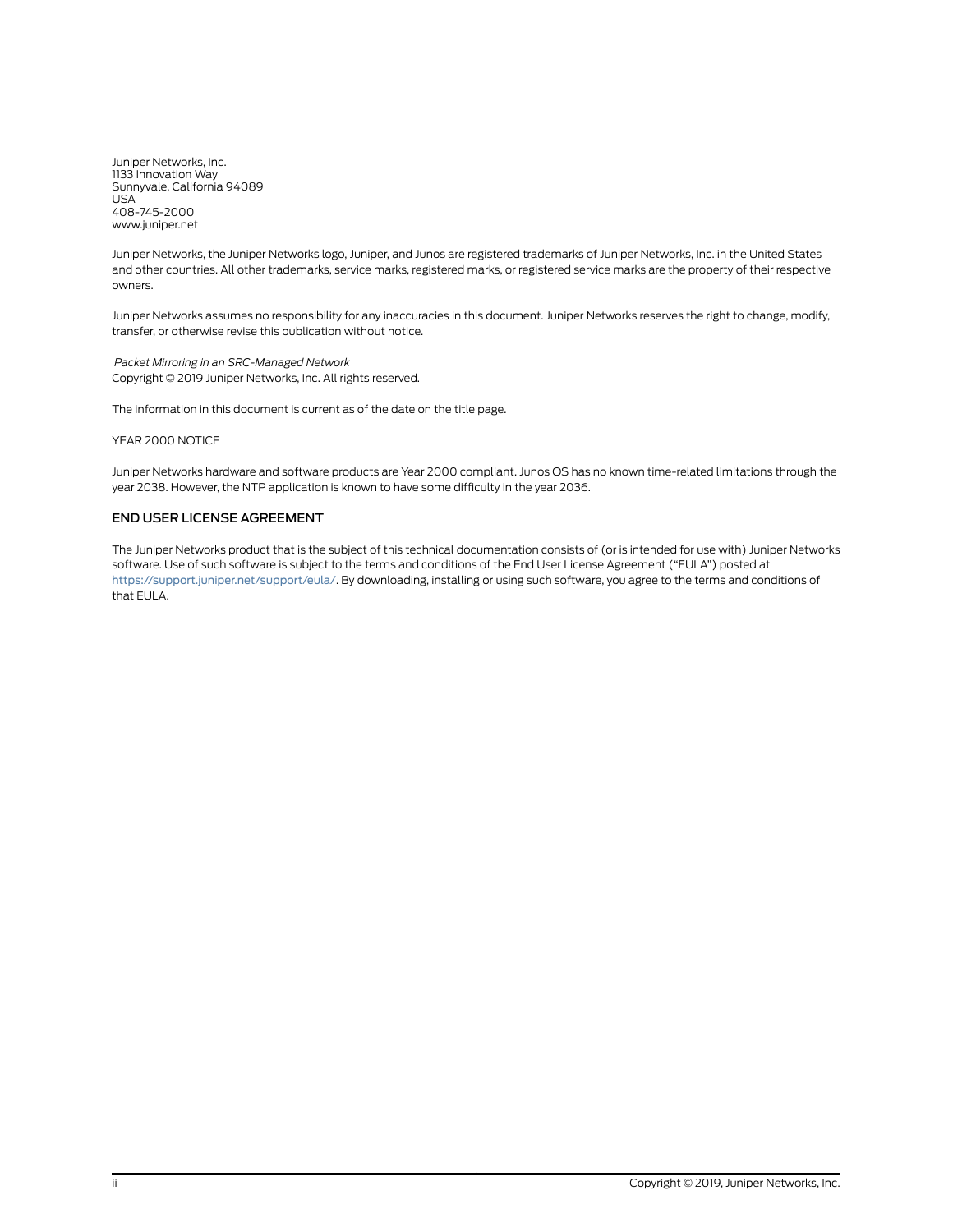# Table of Contents

| Part 1           | <b>Overview</b>                                                            |
|------------------|----------------------------------------------------------------------------|
| Chapter 1        |                                                                            |
|                  |                                                                            |
| <b>Chapter 2</b> |                                                                            |
|                  | Defining RADIUS Attributes for Dynamic Authorization Requests with the SAE |
|                  |                                                                            |
| Part 2           | Configuration                                                              |
| Chapter 3        |                                                                            |
|                  |                                                                            |
|                  |                                                                            |
|                  | Configuring Parameters for the Script Service for Packet Mirroring 13      |
|                  | Specifying Maximum Number of RADIUS Peers (SRC CLI)  15                    |
| <b>Chapter 4</b> |                                                                            |
|                  | Example: Using the Sample Packet-Mirroring Application 17                  |
|                  |                                                                            |
|                  |                                                                            |
|                  |                                                                            |
|                  | Disabling RADIUS Authentication for DHCP Subscribers 18                    |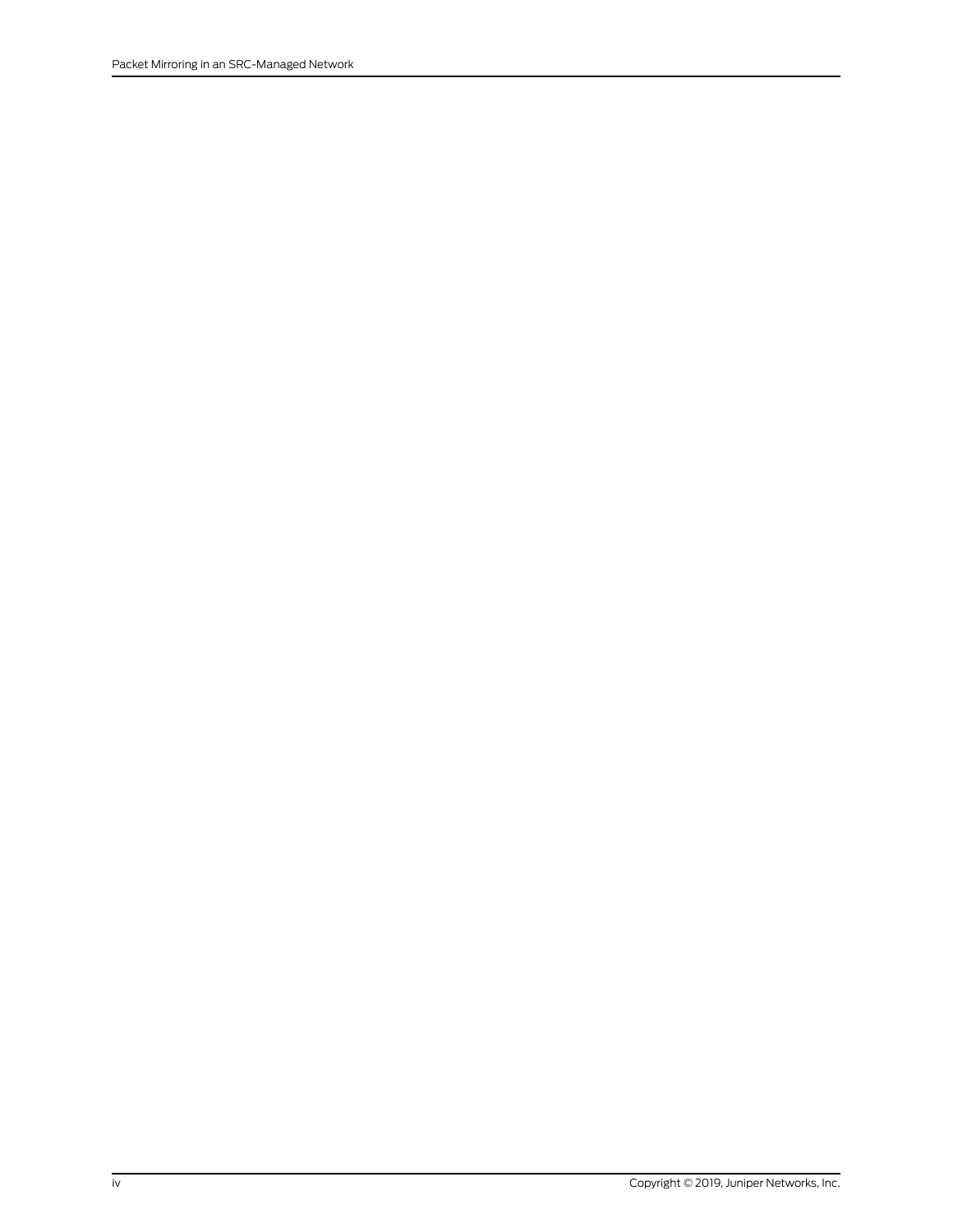## List of Tables

| Part 1           | Overview                                                          |
|------------------|-------------------------------------------------------------------|
| Chapter 1        |                                                                   |
|                  |                                                                   |
| Part 2           | Configuration                                                     |
| <b>Chapter 3</b> |                                                                   |
|                  | Table 5: Parameter Substitutions for Packet-Mirroring Services 13 |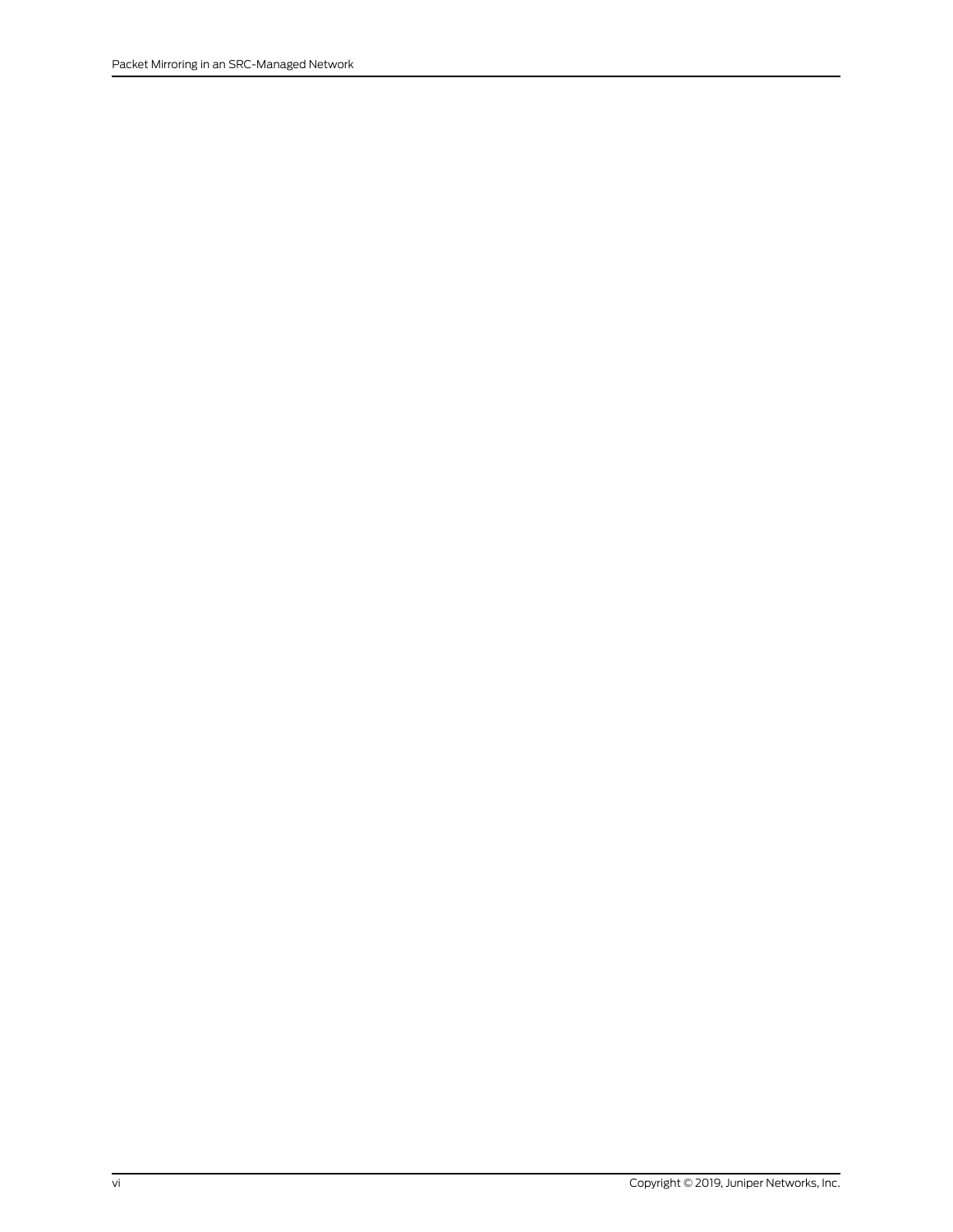## <span id="page-6-0"></span>About the Documentation

- [Documentation](#page-6-1) and Release Notes on [page](#page-6-1) vii
- [Documentation](#page-6-2) Conventions on [page](#page-6-2) vii
- [Documentation](#page-9-0) Feedback on [page](#page-9-0) x
- [Requesting](#page-10-0) Technical Support on [page](#page-10-0) xi

### <span id="page-6-1"></span>Documentation and Release Notes

To obtain the most current version of all Juniper Networks ® technical documentation, see the product documentation page on the Juniper Networks website at <https://www.juniper.net/documentation/>.

If the information in the latest release notes differs from the information in the documentation, follow the product Release Notes.

Juniper Networks Books publishes books by Juniper Networks engineers and subject matter experts. These books go beyond the technical documentation to explore the nuances of network architecture, deployment, and administration. The current list can be viewed at <https://www.juniper.net/books>.

## <span id="page-6-2"></span>Documentation Conventions

[Table](#page-7-1) 1 on page viii defines notice icons used in this guide.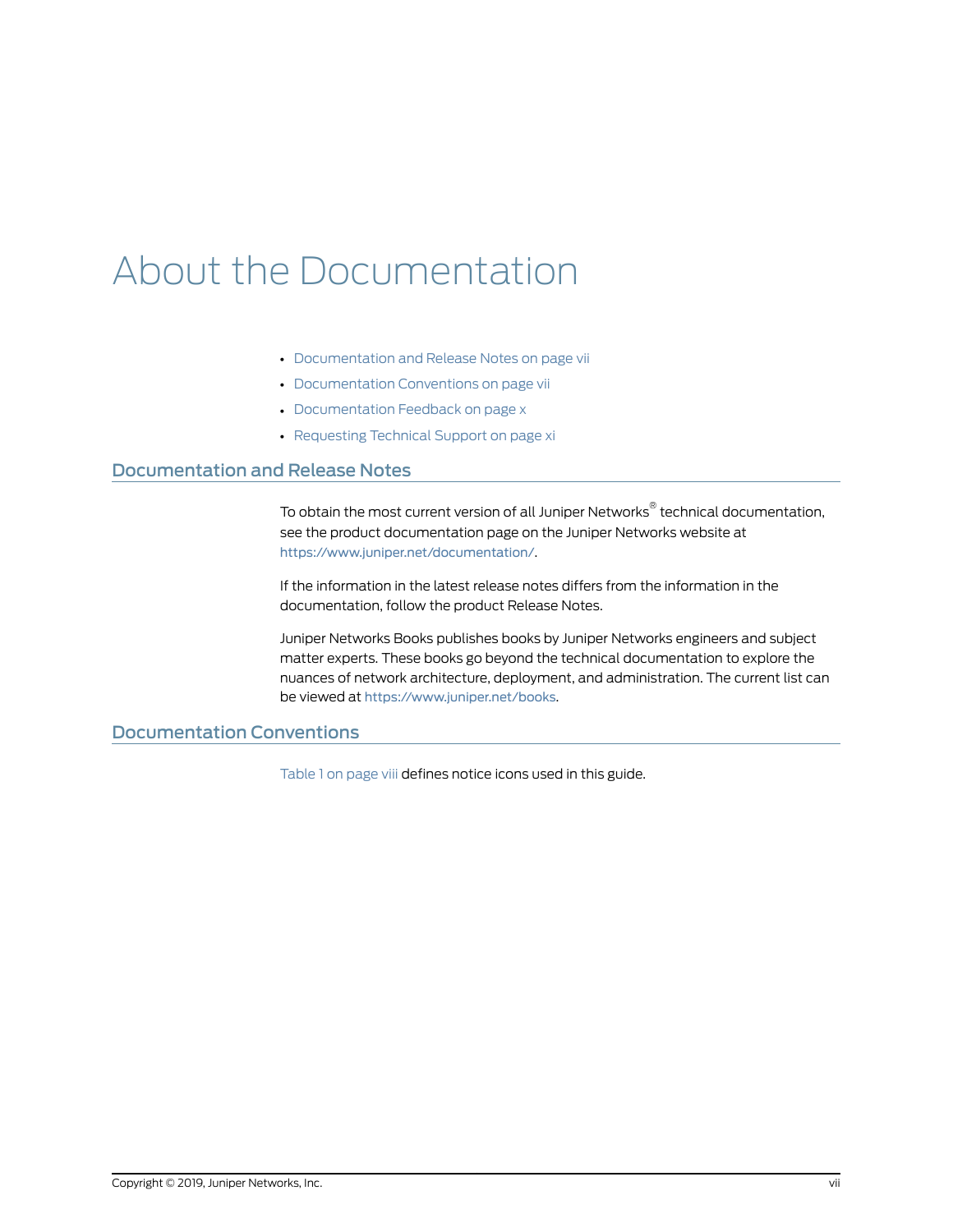## <span id="page-7-1"></span>*Table 1: Notice Icons*

| Icon | <b>Meaning</b>                   | Description                                                                 |
|------|----------------------------------|-----------------------------------------------------------------------------|
|      | Informational note               | Indicates important features or instructions.                               |
|      | Caution                          | Indicates a situation that might result in loss of data or hardware damage. |
|      | Warning                          | Alerts you to the risk of personal injury or death.                         |
|      | Laser warning                    | Alerts you to the risk of personal injury from a laser.                     |
|      | Tip                              | Indicates helpful information.                                              |
|      | Best practice                    | Alerts you to a recommended use or implementation.                          |
|      | <b>Documentation Conventions</b> |                                                                             |

<span id="page-7-0"></span>[Table](#page-8-1) 1 on page viii defines the notice icons used in this guide. Table 3 on page ix defines text conventions used throughout this documentation.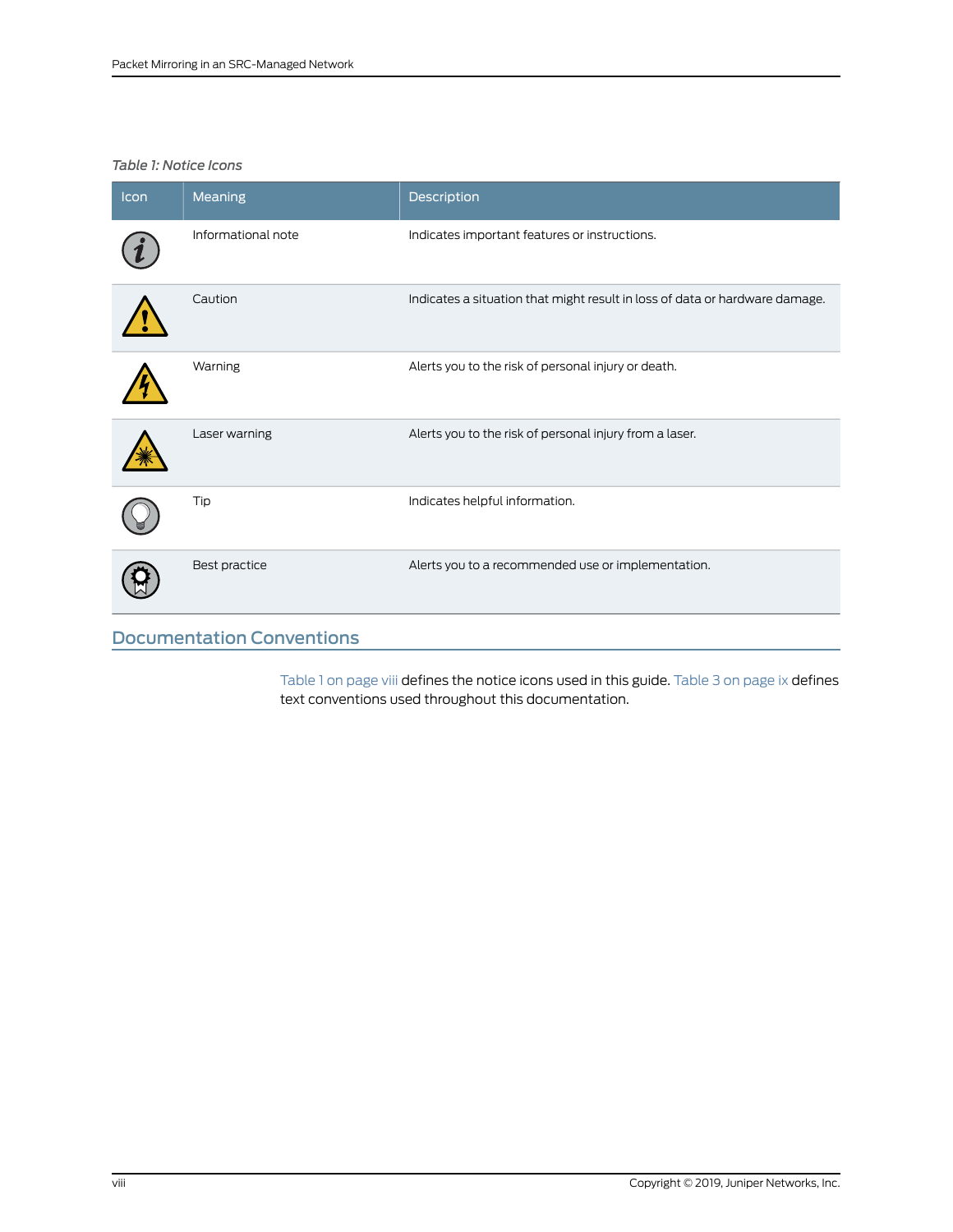### <span id="page-8-0"></span>*Table 2: Notice Icons*

| Icon | <b>Meaning</b>     | Description                                                                 |
|------|--------------------|-----------------------------------------------------------------------------|
|      | Informational note | Indicates important features or instructions.                               |
|      | Caution            | Indicates a situation that might result in loss of data or hardware damage. |
|      | Warning            | Alerts you to the risk of personal injury or death.                         |
|      | Laser warning      | Alerts you to the risk of personal injury from a laser.                     |
|      | Tip                | Indicates helpful information.                                              |
|      | Best practice      | Alerts you to a recommended use or implementation.                          |

#### <span id="page-8-1"></span>*Table 3: Text Conventions*

| Convention                  | Description                                                                                                                                                  | Examples                                                                                                                                                                                                               |
|-----------------------------|--------------------------------------------------------------------------------------------------------------------------------------------------------------|------------------------------------------------------------------------------------------------------------------------------------------------------------------------------------------------------------------------|
| Bold text like this         | • Represents keywords, scripts, and tools in<br>text.<br>• Represents a GUI element that the user<br>selects, clicks, checks, or clears.                     | • Specify the keyword exp-msg.<br>• Run the install.sh script.<br>• Use the <b>pkgadd</b> tool.<br>• To cancel the configuration, click Cancel.                                                                        |
| Bold text like this         | Represents text that the user must type.                                                                                                                     | user@host# set cache-entry-age<br>cache-entry-age                                                                                                                                                                      |
| Fixed-width text like this  | Represents information as displayed on your<br>terminal's screen, such as CLI commands in<br>output displays.                                                | $nic-locators$ {<br>login {<br>resolution {<br>resolver-name /realms/<br>login/A1;<br>key-type LoginName;<br>value-type SaeId;<br>}                                                                                    |
| Regular sans serif typeface | • Represents configuration statements.<br>• Indicates SRC CLI commands and options<br>in text.<br>• Represents examples in procedures.<br>• Represents URLs. | · system Idap server {<br>stand-alone;<br>• Use the request sae modify device failover<br>command with the force option<br>• user@host#<br>https://www.juniper.net/techpubs/software/<br>management/sdx/api-index.html |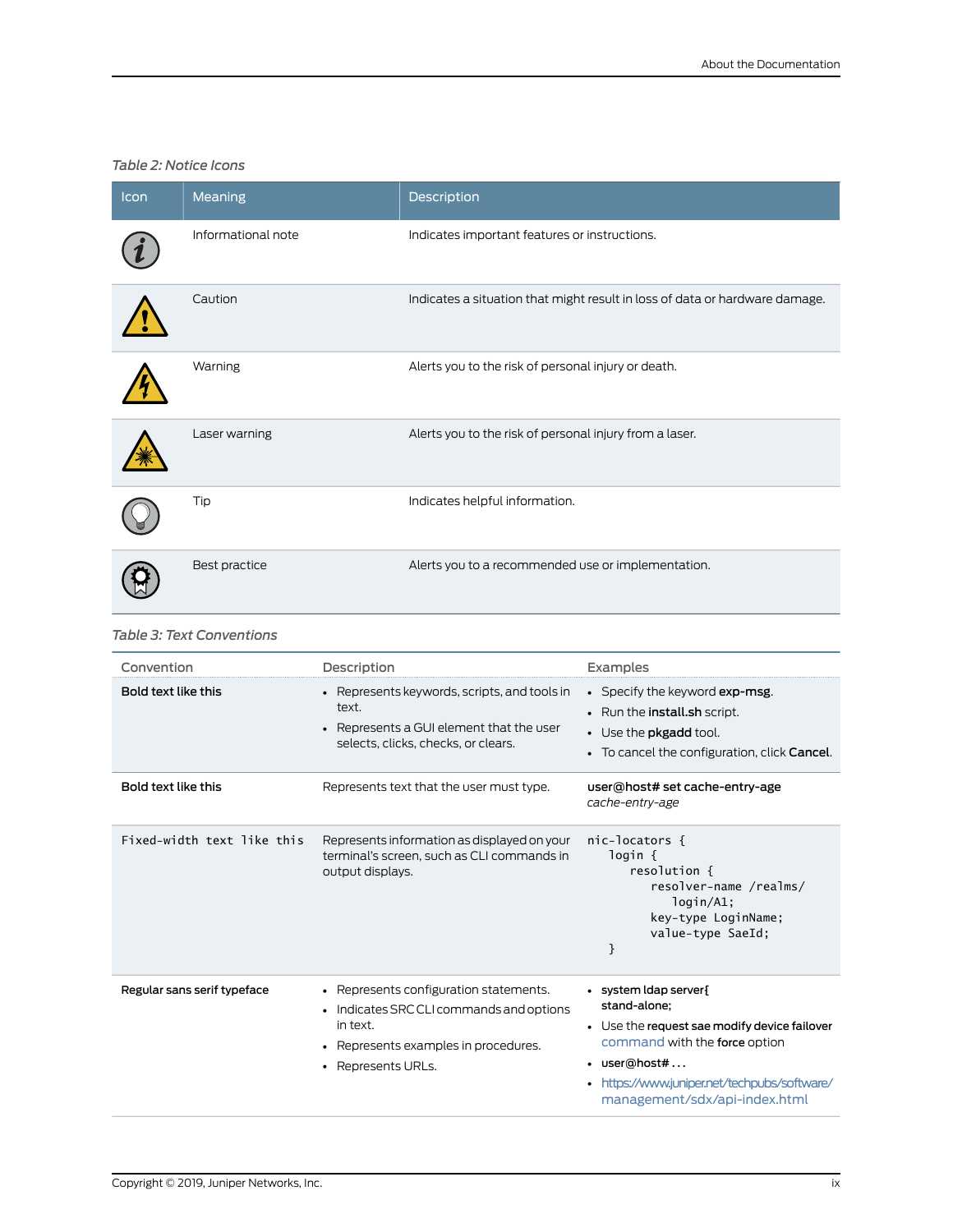| Italic sans serif typeface                 | Represents variables in SRC CLI commands.                                                                                                                                | user@host# set local-address<br>local-address                                                                                                                   |
|--------------------------------------------|--------------------------------------------------------------------------------------------------------------------------------------------------------------------------|-----------------------------------------------------------------------------------------------------------------------------------------------------------------|
| Angle brackets                             | In text descriptions, indicate optional<br>keywords or variables.                                                                                                        | Another runtime variable is <gfwif>.</gfwif>                                                                                                                    |
| Key name                                   | Indicates the name of a key on the keyboard.                                                                                                                             | Press Enter.                                                                                                                                                    |
| Key names linked with a plus sign<br>$(+)$ | Indicates that you must press two or more<br>keys simultaneously.                                                                                                        | Press Ctrl $+ b$ .                                                                                                                                              |
| Italic typeface                            | • Emphasizes words.<br>Identifies book names.<br>• Identifies distinguished names.<br>• Identifies files, directories, and paths in<br>text but not in command examples. | • There are two levels of access: user and<br>privileged.<br>• SRC-PE Getting Started Guide.<br>$\bullet$ o=Users, o=UMC<br>• The /etc/default.properties file. |
| <b>Backslash</b>                           | At the end of a line, indicates that the text<br>wraps to the next line.                                                                                                 | Plugin.radiusAcct-1.class=\<br>net.juniper.smgt.sae.plugin\<br>RadiusTrackingPluginEvent                                                                        |
| Words separated by the   symbol            | Represent a choice to select one keyword or<br>variable to the left or right of this symbol.<br>(The keyword or variable may be either<br>optional or required.)         | diagnostic   line                                                                                                                                               |

#### *Table 3: Text Conventions (continued)*

## <span id="page-9-0"></span>Documentation Feedback

We encourage you to provide feedback so that we can improve our documentation. You can use either of the following methods:

• Online feedback system—Click TechLibrary Feedback, on the lower right of any page on the Juniper Networks [TechLibrary](https://www.juniper.net/documentation/index.html) site, and do one of the following:



- Click the thumbs-up icon if the information on the page was helpful to you.
- Click the thumbs-down icon if the information on the page was not helpful to you or if you have suggestions for improvement, and use the pop-up form to provide feedback.
- E-mail-Send your comments to [techpubs-comments@juniper.net](mailto:techpubs-comments@juniper.net?subject=). Include the document or topic name, URL or page number, and software version (if applicable).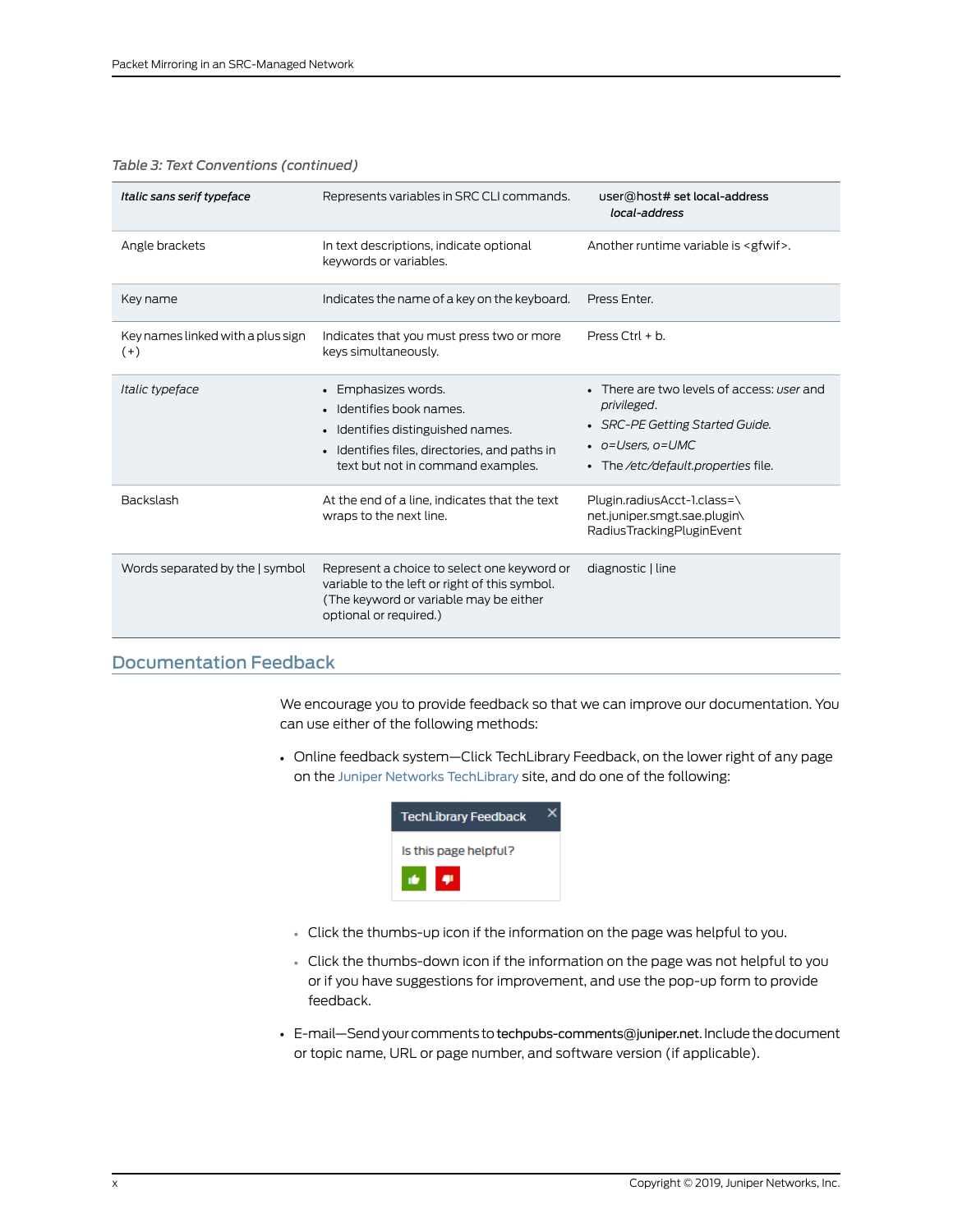## <span id="page-10-0"></span>Requesting Technical Support

Technical product support is available through the Juniper Networks Technical Assistance Center (JTAC). If you are a customer with an active Juniper Care or Partner Support Services support contract, or are covered under warranty, and need post-sales technical support, you can access our tools and resources online or open a case with JTAC.

- JTAC policies—For a complete understanding of our JTAC procedures and policies, review the *JTAC User Guide* located at <https://www.juniper.net/us/en/local/pdf/resource-guides/7100059-en.pdf>.
- Product warranties—For product warranty information, visit <https://www.juniper.net/support/warranty/>.
- JTAC hours of operation—The JTAC centers have resources available 24 hours a day, 7 days a week, 365 days a year.

#### <span id="page-10-1"></span>Self-Help Online Tools and Resources

For quick and easy problem resolution, Juniper Networks has designed an online self-service portal called the Customer Support Center (CSC) that provides you with the following features:

- Find CSC offerings: <https://www.juniper.net/customers/support/>
- Search for known bugs: <https://prsearch.juniper.net/>
- Find product documentation: <https://www.juniper.net/documentation/>
- Find solutions and answer questions using our Knowledge Base: <https://kb.juniper.net/>
- Download the latest versions of software and review release notes: <https://www.juniper.net/customers/csc/software/>
- Search technical bulletins for relevant hardware and software notifications: <https://kb.juniper.net/InfoCenter/>
- Join and participate in the Juniper Networks Community Forum: <https://www.juniper.net/company/communities/>
- Create a service request online: <https://myjuniper.juniper.net>

To verify service entitlement by product serial number, use our Serial Number Entitlement (SNE) Tool: <https://entitlementsearch.juniper.net/entitlementsearch/>

#### <span id="page-10-2"></span>Creating a Service Request with JTAC

You can create a service request with JTAC on the Web or by telephone.

- Visit <https://myjuniper.juniper.net>.
- Call 1-888-314-JTAC (1-888-314-5822 toll-free in the USA, Canada, and Mexico).

For international or direct-dial options in countries without toll-free numbers, see <https://support.juniper.net/support/requesting-support/>.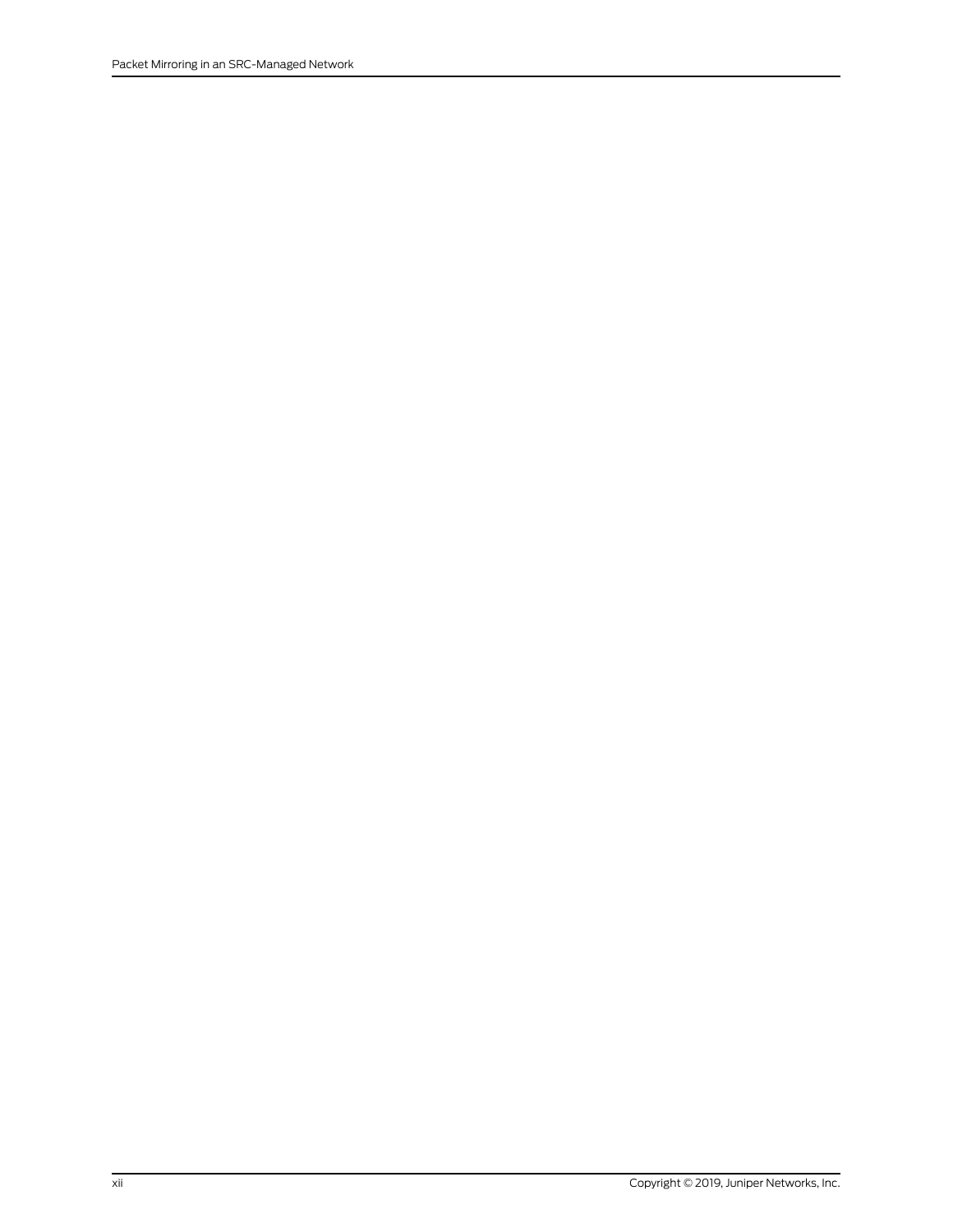<span id="page-12-0"></span>PART 1

## **Overview**

- Software Features [Overview](#page-14-0) on [page](#page-14-0) 3
- Packet [Mirroring](#page-18-0) Services on [page](#page-18-0) 7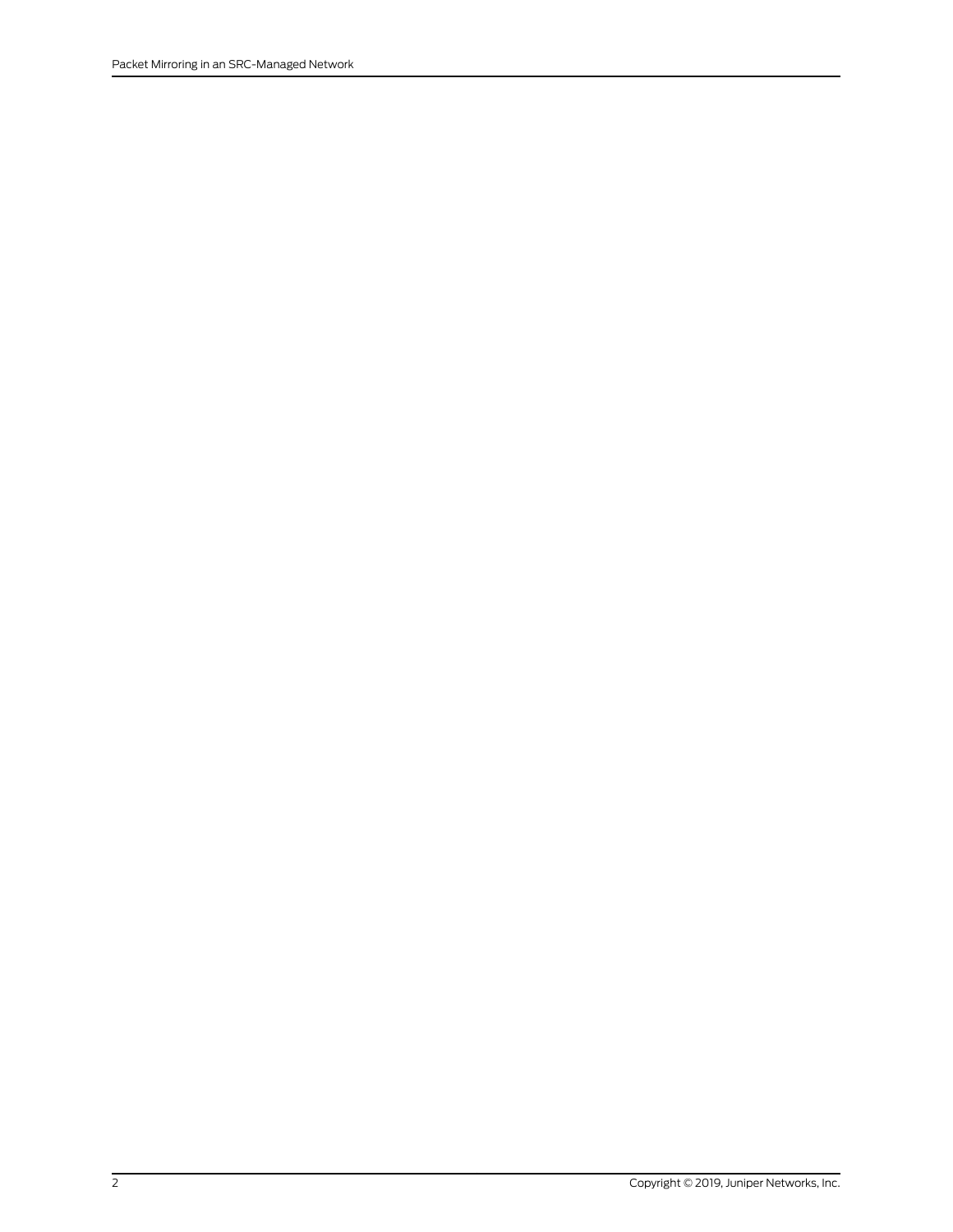## <span id="page-14-0"></span>CHAPTER 1

## Software Features Overview

#### • SRC [Component](#page-14-1) Overview on [page](#page-14-1) 3

## <span id="page-14-1"></span>SRC Component Overview

The SRC software is a dynamic system. It contains many components that you use to build a subscriber management environment. You can use these tools to customize and extend the SRC software for your use and to integrate the SRC software with other systems. The SRC software also provides the operating system and management tools for C Series Controllers.

<span id="page-14-2"></span>[Table](#page-14-2) 4 on page 3 gives a brief description of the components that make up the SRC software.

#### *Table 4: Descriptions of SRC Components*

| Component                              | <b>Description</b>                                                                                                                                                                                                                                                                           |
|----------------------------------------|----------------------------------------------------------------------------------------------------------------------------------------------------------------------------------------------------------------------------------------------------------------------------------------------|
| <b>Server Components</b>               |                                                                                                                                                                                                                                                                                              |
| Service activation engine (SAE)        | - Authorizes, activates, and deactivates subscriber and service sessions by interacting with<br>systems such as Juniper Networks routers, cable modem termination system (CMTS)<br>devices, RADIUS servers, and directories.                                                                 |
|                                        | • Collects accounting information about subscribers and services from routers, and stores<br>the information in RADIUS accounting servers, flat files, and other accounting databases.                                                                                                       |
|                                        | • Provides plug-ins and application programming interfaces (APIs) for starting and stopping<br>subscriber and service sessions and for integrating with systems that authorize subscriber<br>actions and track resource usage.                                                               |
| Subscriber Information Collector (SIC) | The SIC listens for RADIUS accounting events from IP edge devices (accounting clients)<br>and forwards them to a remote AAA server, allowing the SRC software to gain increased<br>subscriber awareness. Additionally, the SIC can optionally edit accounting events before<br>routing them. |
| Network information collector (NIC)    | Collects information about the state of the network and can provide a mapping from a<br>given type of network data to another type of network data.                                                                                                                                          |
| <b>Redirect Server</b>                 | Redirects HTTP requests received from IP Filter to a captive portal page.                                                                                                                                                                                                                    |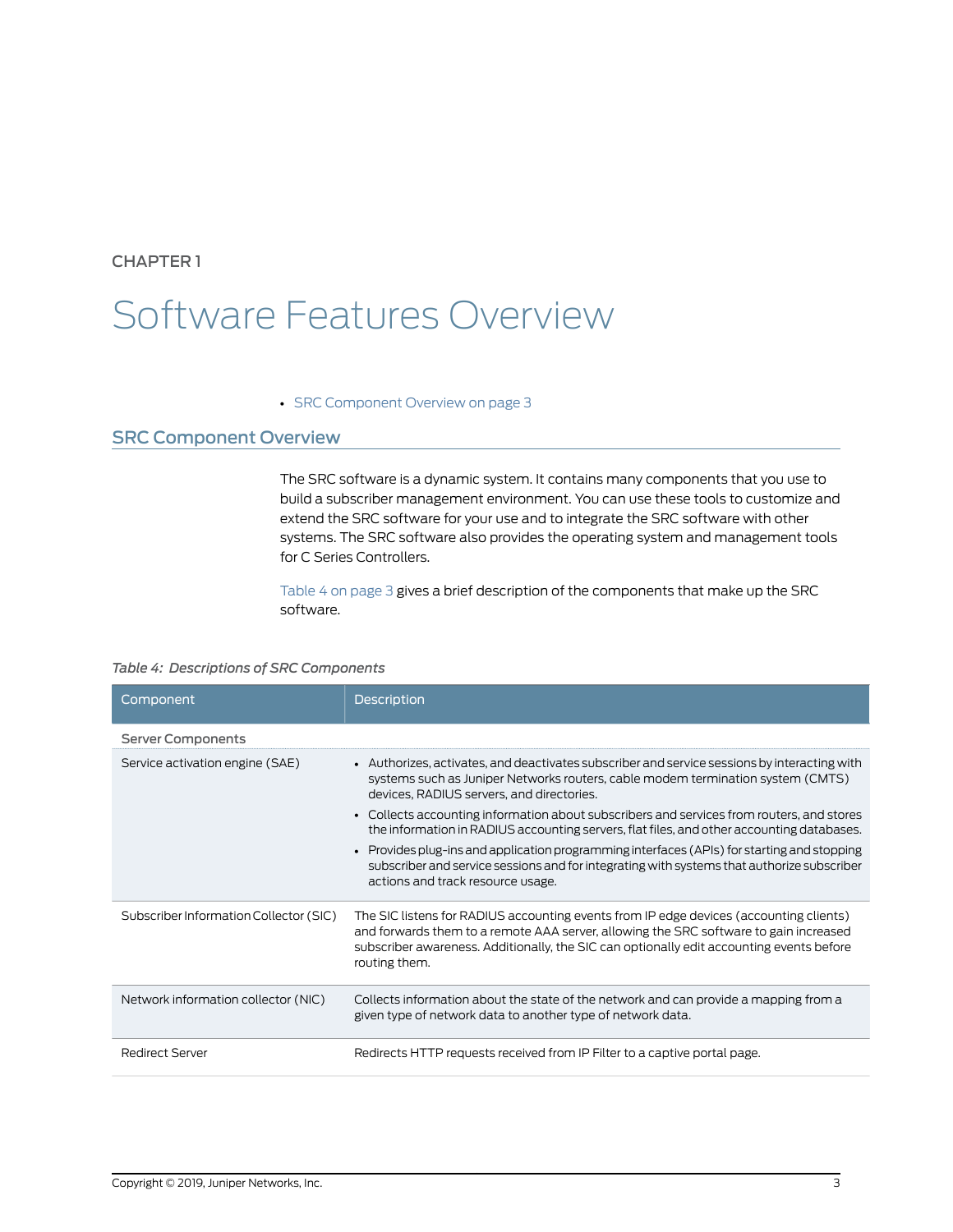## *Table 4: Descriptions of SRC Components (continued)*

| Component                                          | Description                                                                                                                                                                                                                                                                                                                                                                                                                                                                                                                                                                                                                                                         |
|----------------------------------------------------|---------------------------------------------------------------------------------------------------------------------------------------------------------------------------------------------------------------------------------------------------------------------------------------------------------------------------------------------------------------------------------------------------------------------------------------------------------------------------------------------------------------------------------------------------------------------------------------------------------------------------------------------------------------------|
| <b>3GPP Gateway</b>                                | The SRC Third-Generation Partnership Project (3GPP) gateway is a Diameter-based<br>component in the SRC software, which provides integration with 3GPP Policy and Charging<br>Control environments, to provide fixed-mobile convergence (FMC). The SRC 3GPP gateway<br>provides Gx-based integration with the Policy and Charging Rules Function (PCRF). The<br>SRC 3GPP gateway uses the northbound Gx interface to mediate between the PCRF and<br>Juniper Networks routers like the E Series Broadband Services routers and MX Series routers.<br>The northbound Gx interface on the SRC 3GPP gateway communicates with the PCRF<br>using the Diameter protocol. |
| 3GPP Gy                                            | The SRC 3GPP Gy is a Diameter-based component in the SRC software, which provides<br>Gy-based integration with the Online Charging System (OCS), to provide FMC. The SRC<br>3GPP Gy uses the northbound Gy interface to handle charging-related information between<br>the OCS and Juniper Networks routers like the E Series Broadband Services routers and<br>MX Series routers. The northbound Gy interface communicates with the OCS using the<br>Diameter protocol.                                                                                                                                                                                            |
| Web Application Service                            | The SRC software includes a Web application server that hosts the Web Services Gateway<br>and the Volume Tracking Application (SRC VTA). In production environments, this<br>application server is designed to host only these applications. However, you can load your<br>own applications into this server for testing or demonstration purposes.                                                                                                                                                                                                                                                                                                                 |
| Web Services Gateway                               | Allows a gateway client—an application that is not part of the SRC network—to interact<br>with SRC components through a Simple Object Access Protocol (SOAP) interface.<br>The Web Services Gateway provides the Dynamic Service Activator which allows a gateway<br>client to dynamically activate and deactivate SRC services for subscribers and to run scripts<br>that manage the SAE.                                                                                                                                                                                                                                                                          |
| Monitor Components Connectivity<br>(MCC)           | Monitors the connectivity state between SAEs in a community and between SAE and<br>RADIUS server periodically and collects diagnostic information about the connectivity state<br>of components, such as connection error, connection timeout, and socket read/write<br>timeout.                                                                                                                                                                                                                                                                                                                                                                                    |
| Repository                                         |                                                                                                                                                                                                                                                                                                                                                                                                                                                                                                                                                                                                                                                                     |
| Directory                                          | The SRC software includes the Juniper Networks database, which is a built-in Lightweight<br>Directory Access Protocol (LDAP) directory for storing all SRC data including services,<br>policies, and small subscriber databases.<br>For large subscriber databases, you must supply your own directory.                                                                                                                                                                                                                                                                                                                                                             |
| <b>SRC Configuration and Management Tools</b>      |                                                                                                                                                                                                                                                                                                                                                                                                                                                                                                                                                                                                                                                                     |
| SRC command line interface (CLI)                   | Provides a way to configure the SRC software on a C Series Controller from a Junos OS-like<br>CLI. The SRC CLI includes the policies, services, and subscribers CLI, which has separate<br>access privileges.                                                                                                                                                                                                                                                                                                                                                                                                                                                       |
| C-Web interface                                    | Provides a way to configure, monitor, and manage the SRC software on a C Series Controller<br>through a Web browser. The C-Web interface includes a policies, services, and subscribers<br>component, which has separate access privileges.                                                                                                                                                                                                                                                                                                                                                                                                                         |
| Simple Network Management Protocol<br>(SNMP) agent | Monitors system performance and availability. It runs on all the SRC hosts and makes<br>management information available through SNMP tables and sends notifications by means<br>of SNMP traps.                                                                                                                                                                                                                                                                                                                                                                                                                                                                     |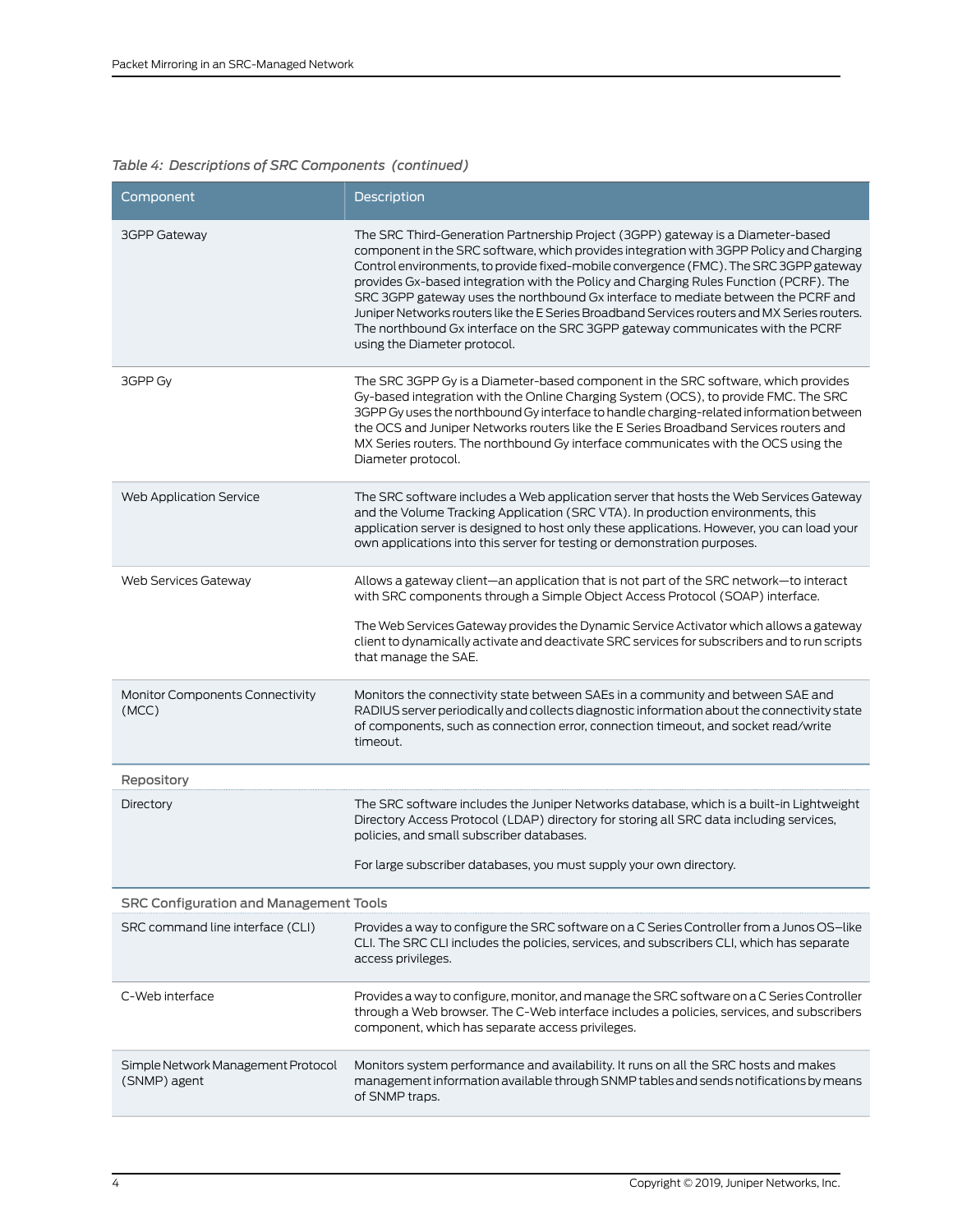| Component                                         | Description                                                                                                                                                                                                                                                                                                                                                                                                        |  |  |  |
|---------------------------------------------------|--------------------------------------------------------------------------------------------------------------------------------------------------------------------------------------------------------------------------------------------------------------------------------------------------------------------------------------------------------------------------------------------------------------------|--|--|--|
|                                                   | Service Management Applications (Run on external system)                                                                                                                                                                                                                                                                                                                                                           |  |  |  |
| <b>IMS Services Gateway</b>                       | Integrates into an IP multimedia system (IMS) environment. The SRC software provides a<br>Diameter protocol-based interface that allows the SRC software to integrate with services<br>found on the application layer of IMS.                                                                                                                                                                                      |  |  |  |
| <b>SRC Programming Interfaces</b>                 |                                                                                                                                                                                                                                                                                                                                                                                                                    |  |  |  |
| <b>NETCONF API</b>                                | Allows you to configure or request information from the NETCONF server on a C Series<br>Controller that runs the SRC software. Applications developed with the NETCONF API run<br>on a system other than a C Series Controller.                                                                                                                                                                                    |  |  |  |
| CORBA plug-in service provider<br>interface (SPI) | Tracks sessions and enables linking the rest of the service provider's operations support<br>system (OSS) with the SRC software so that the OSS can be notified of events in the life<br>cycle of SAE sessions. Hosted plug-ins only.                                                                                                                                                                              |  |  |  |
| <b>CORBA remote API</b>                           | Provides remote access to the SAE core API. Applications that use these extensions to the<br>SRC software run on a system other than a C Series Controller.                                                                                                                                                                                                                                                        |  |  |  |
| NIC access API                                    | Performs NIC resolutions. Applications that use these extensions to the SRC software run<br>on a system other than a C Series Controller.                                                                                                                                                                                                                                                                          |  |  |  |
| SAE core API                                      | Controls the behavior of the SRC software. Applications that use these extensions to the<br>SRC software run on a system other than a C Series Controller.                                                                                                                                                                                                                                                         |  |  |  |
| Script services                                   | Provides an interface to call scripts that supply custom services such as provisioning policies<br>on a number of systems across a network.                                                                                                                                                                                                                                                                        |  |  |  |
| <b>VTA API</b>                                    | The Volume Tracking Application (VTA) API is a Simple Object Access Protocol (SOAP)<br>interface that allows developers to create gateway clients and that administrators use to<br>manage VTA subscribers and sessions. The SRC Web Services Gateway allows a gateway<br>client-an application that is not part of the SRC network-to interact with SRC components,<br>such as the VTA, through a SOAP interface. |  |  |  |
| <b>Authorization and Accounting Applications</b>  |                                                                                                                                                                                                                                                                                                                                                                                                                    |  |  |  |
| <b>AAA RADIUS servers</b>                         | Authenticates subscribers and authorizes their access to the requested system or service.<br>Accepts accounting data—time active and volume of data sent—about subscriber and<br>service sessions. RADIUS servers run on a system other than a C Series Controller.                                                                                                                                                |  |  |  |
| SRC Admission Control Plug-In (SRC<br>ACP)        | Authorizes and tracks subscribers' use of network resources associated with services that<br>the SRC application manages.                                                                                                                                                                                                                                                                                          |  |  |  |
| Flat file accounting                              | Stores tracking data to accounting flat files that can be made available to external systems<br>that send the data to a rating and billing system.                                                                                                                                                                                                                                                                 |  |  |  |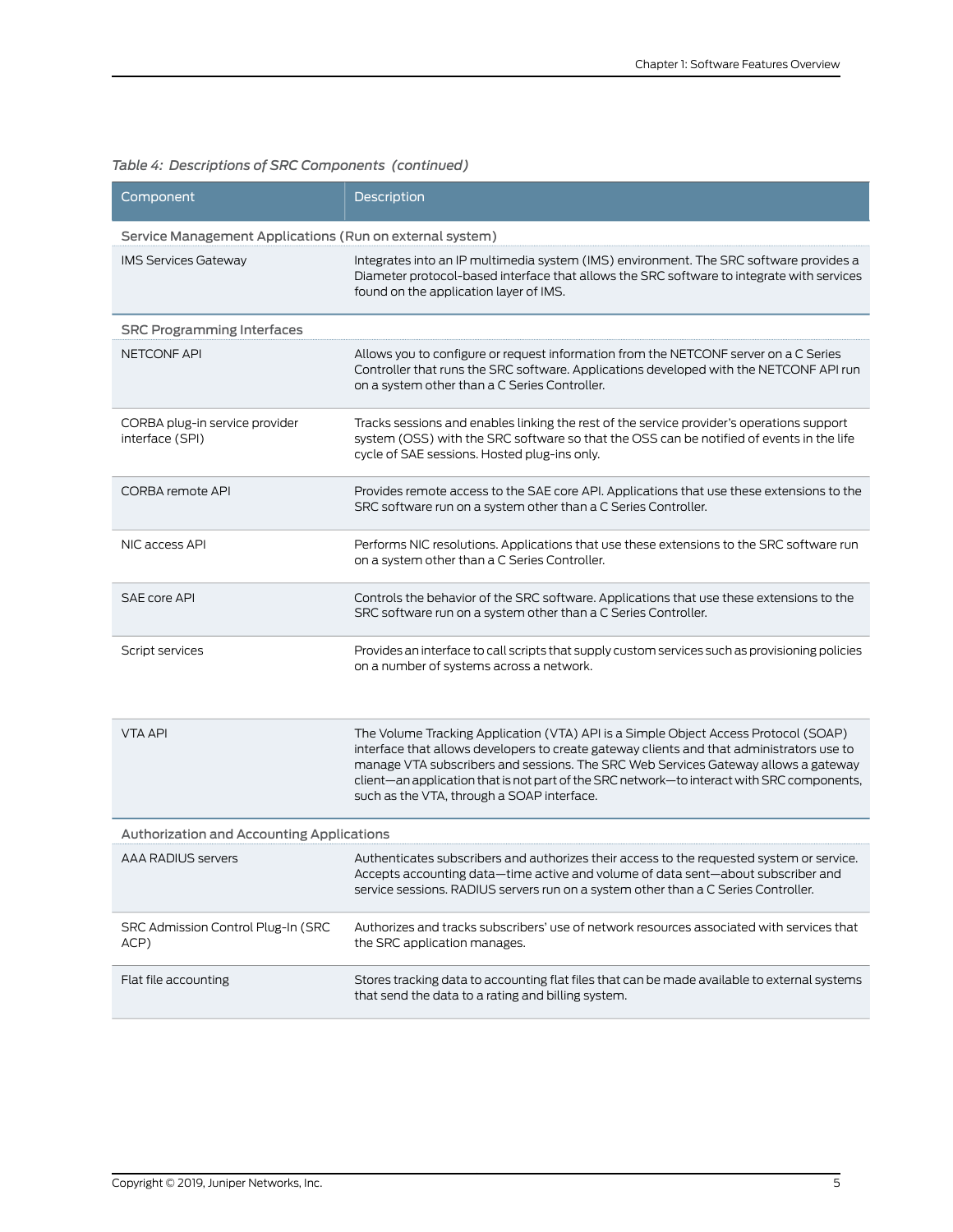### *Table 4: Descriptions of SRC Components (continued)*

| Component                             | Description                                                                                                                                                                                                                                                                                                                                                                                                                                                                                                                                                                                                                                                                     |
|---------------------------------------|---------------------------------------------------------------------------------------------------------------------------------------------------------------------------------------------------------------------------------------------------------------------------------------------------------------------------------------------------------------------------------------------------------------------------------------------------------------------------------------------------------------------------------------------------------------------------------------------------------------------------------------------------------------------------------|
| <b>Volume Tracking Application</b>    | The SRC Volume Tracking Application (SRC VTA) is an SRC component that allows service<br>providers to track and control the network usage of subscribers and services. You can control<br>volume and time usage on a per-subscriber or per-service basis. This level of control means<br>that service providers can offer tiered services that use volume as a metric, while also<br>controlling abusive subscribers and applications.<br>When a subscriber or service exceeds bandwidth limits (or quotas), the SRC VTA can take<br>actions including imposing rate limits on traffic, sending an e-mail notification, or charging<br>extra for additional bandwidth consumed. |
|                                       | Demonstration Applications (available on the Juniper Networks Website)                                                                                                                                                                                                                                                                                                                                                                                                                                                                                                                                                                                                          |
| Enterprise Audit Plug-In              | Defines a callback interface, which receives events when IT managers complete specified<br>operations.                                                                                                                                                                                                                                                                                                                                                                                                                                                                                                                                                                          |
| Enterprise Manager Portal             | Allows service providers to provision services for enterprise subscribers on routers running<br>JunosE or Junos OS and allows IT managers to manage services.<br>Enterprise Manager Portal can be used with NAT Address Management Portal to allow<br>service providers to manage public IP addresses for use with NAT services on routers running<br>Junos OS and to all IT managers to make requests about public IP addresses through the<br>Enterprise Manager Portal.                                                                                                                                                                                                      |
| Monitoring Agent application          | Integrates IP address managers, such as a DHCP server or a RADIUS server, into an<br>SRC-managed network so that the SAE is notified about subscriber events. The Monitoring<br>Agent application runs on a Solaris platform.                                                                                                                                                                                                                                                                                                                                                                                                                                                   |
| Residential service selection portals | Provides a framework for building Web applications that allow residential and enterprise<br>subscribers to manage their own network services. It comes with several full-featured<br>sample Web applications that are easy to customize and suitable for deployment. The<br>Residential service selection portals run on a Solaris platform.                                                                                                                                                                                                                                                                                                                                    |
| Sample enterprise service portal      | Lets service providers supply an interface to their business customers for managing and<br>provisioning services.                                                                                                                                                                                                                                                                                                                                                                                                                                                                                                                                                               |

Related • *SRC Product Description* Documentation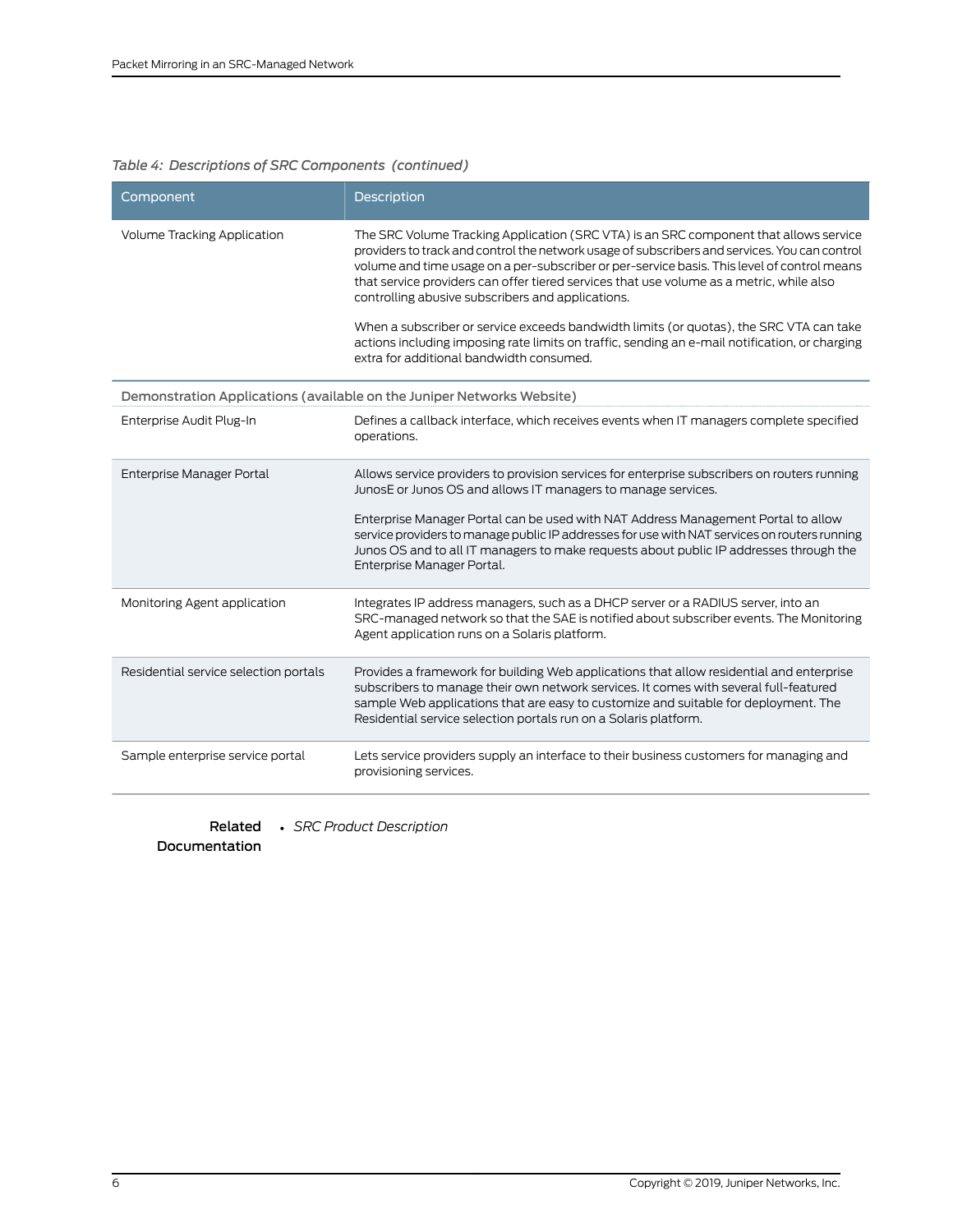<span id="page-18-0"></span>CHAPTER 2

## Packet Mirroring Services

- [Packet-Mirroring](#page-18-1) Services Overview on [page](#page-18-1) 7
- Defining RADIUS Attributes for Dynamic [Authorization](#page-19-0) Requests with the SAE Core API on [page](#page-19-0) 8

## <span id="page-18-1"></span>Packet-Mirroring Services Overview

Packet mirroring allows you to mirror subscriber traffic by configuring a script service with the SRC software that applies policies on a router running JunosE Software for RADIUS-based packet mirroring.

When the service activation engine (SAE) activates a packet-mirroring service session, the session sends dynamic RADIUS requests, such as change-of-authorization (COA) messages, to a RADIUS device such as a router running JunosE Software.

In RADIUS-based packet mirroring on a router running JunosE Software, a RADIUS administrator uses RADIUS attributes to configure packet mirroring of a particular subscriber's traffic.The router creates dynamic secure policies for the mirroring operation. The original traffic is sent to its intended destination, and the mirrored traffic is sent to an analyzer device (the mediation device). The mirroring operations are transparent to the subscriber whose traffic is being mirrored. This dynamic method uses RADIUS attributes and RADIUS vendor-specific attributes (VSAs) to identify a subscriber whose traffic is to be mirrored and to trigger the mirroring session. RADIUS-based mirroring uses dynamically created secure policies based on certain RADIUS VSAs. You attach the secure policies to the interface used by the mirrored subscriber. The packet-mirroring VSAs that the RADIUS server sends to the E Series router are MD5 salt-encrypted.

You must deploy RADIUS-based packet mirroring on routers running JunosE Software to monitor the subscriber traffic.

## Related

• Configuring [Packet-Mirroring](#page-22-1) Support in an SRC Network on page 11

#### Documentation

- [Configuring](#page-23-0) the Script Service for Packet Mirroring on page 12
- Configuring [Parameters](#page-24-0) for the Script Service for Packet Mirroring on page 13
- Example: Using the Sample [Packet-Mirroring](#page-28-1) Application on page 17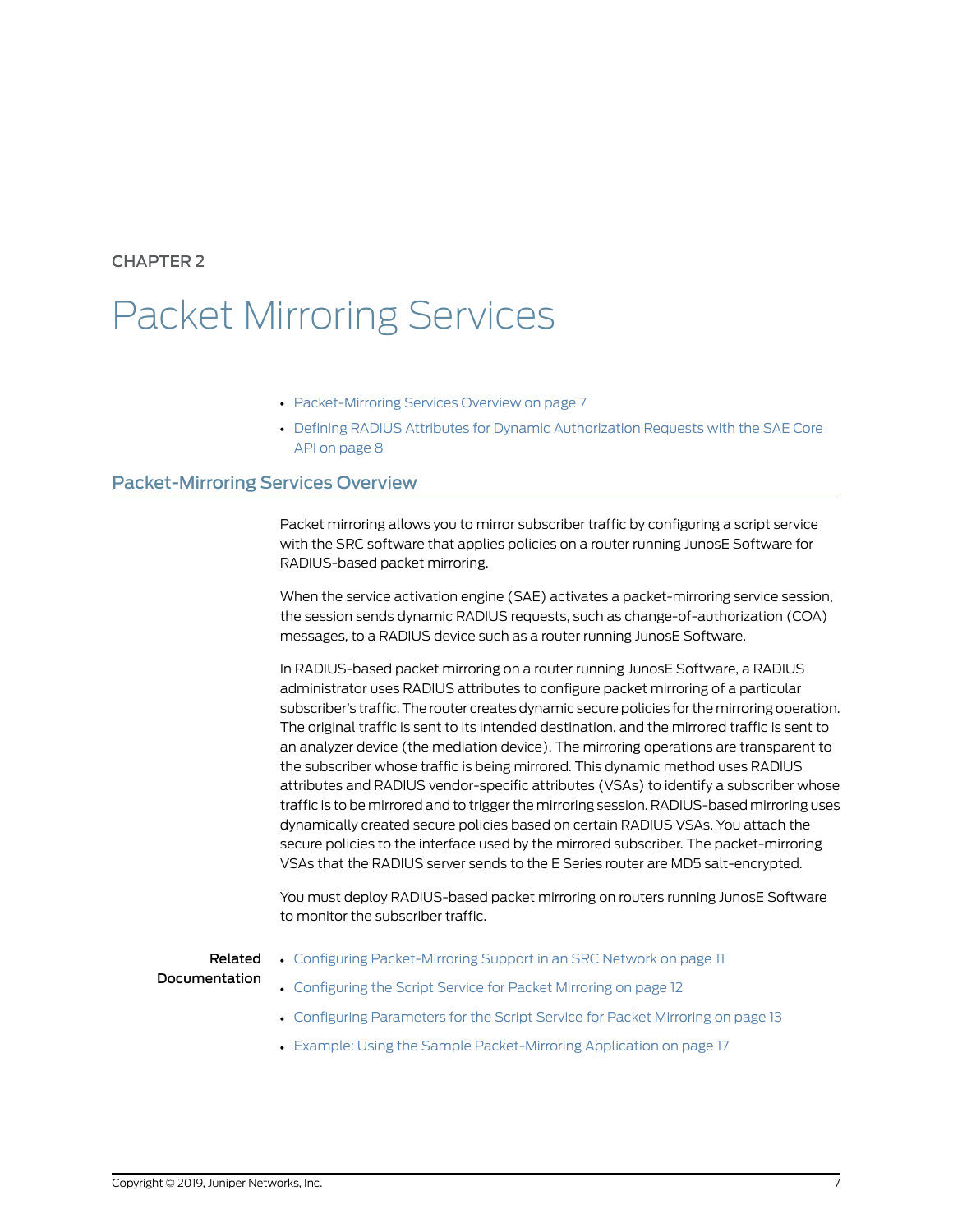## <span id="page-19-0"></span>Defining RADIUS Attributes for Dynamic Authorization Requests with the SAE Core API

The SRC software provides two ways to define RADIUS attributes for dynamic RADIUS authorization requests:

- Service definition
- SAE core API



NOTE: Parameters set in the API override parameters set by the service definition.

To send dynamic RADIUS authorization requests with the SAE core API, the script service uses the sendDynamicRadius and getRouterDynRadiusAddr methods in the ServiceSessionInfo interface to provide the content of the RADIUS packet for the dynamic authorization request to the routerrunning JunosE Software that is attached to the service session.

For information about the ServiceSessionInfo interface, see the script service documentation in the SAE core API documentation on the Juniper Networks website at

<https://www.juniper.net/documentation/software/management/src/api-index.html>

For a sample implementation, see the following file in the SDK+AppSupport+Demos+Samples.tar.gz file:

SDK/scriptServices/packetMirroring/java/net/juniper/smgt/scriptServices/ packetMirroring/LiService.java.

Related Documentation • Configuring [Parameters](#page-24-0) for the Script Service for Packet Mirroring on page 13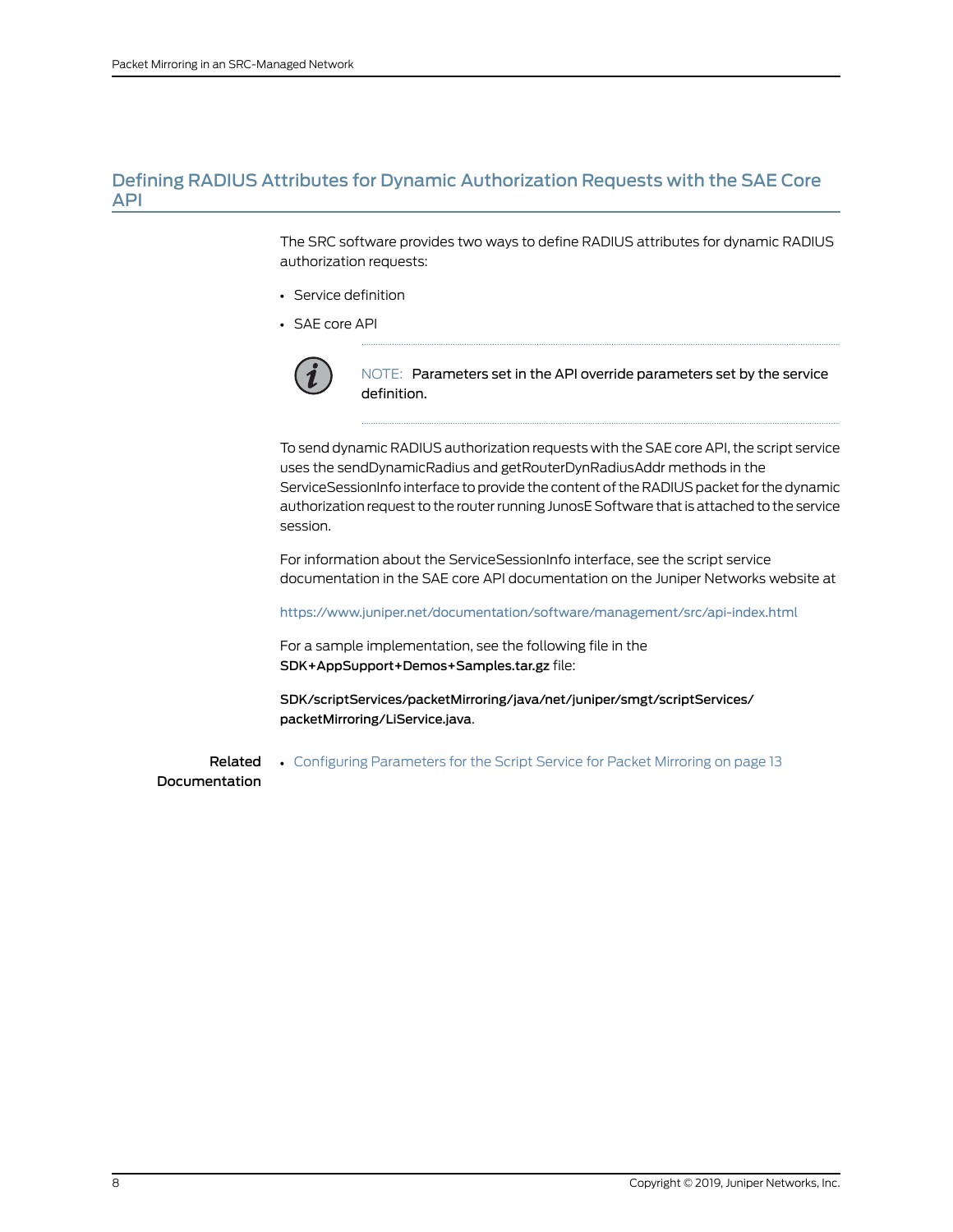<span id="page-20-0"></span>PART 2

# Configuration

- [Configuration](#page-22-0) Tasks for Packet Mirroring on [page](#page-22-0) 11
- [Example](#page-28-0) on [page](#page-28-0) 17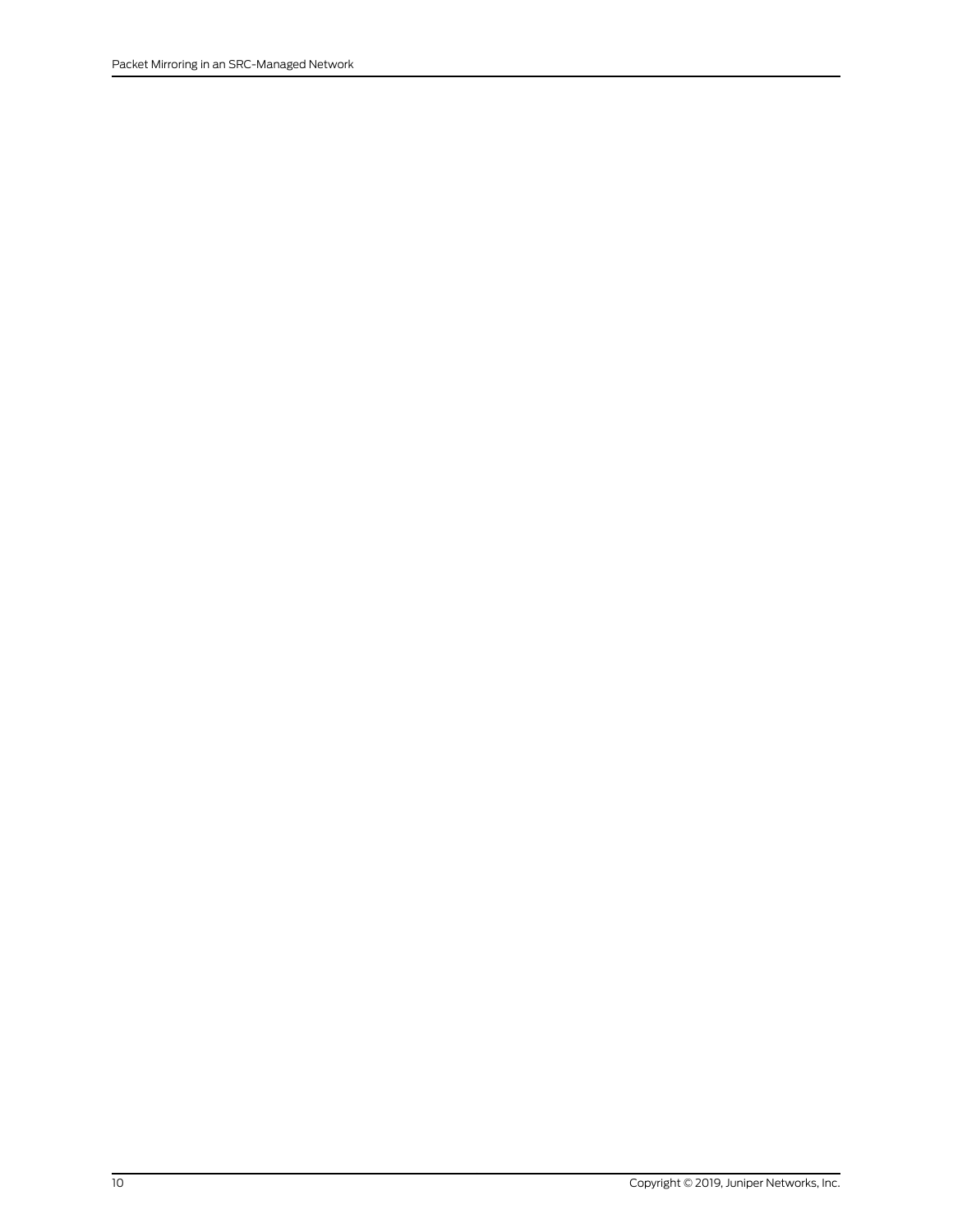## <span id="page-22-0"></span>CHAPTER 3

# Configuration Tasks for Packet Mirroring

- Configuring [Packet-Mirroring](#page-22-1) Support in an SRC Network on [page](#page-22-1) 11
- [Configuring](#page-23-0) the Script Service for Packet Mirroring on [page](#page-23-0) 12
- Configuring [Parameters](#page-24-0) for the Script Service for Packet Mirroring on [page](#page-24-0) 13
- [Specifying](#page-26-0) Maximum Number of RADIUS Peers (SRC CLI) on [page](#page-26-0) 15

## <span id="page-22-1"></span>Configuring Packet-Mirroring Support in an SRC Network

To support packet mirroring in an SRC network, configure a script service that can be activated to set up RADIUS-based packet-mirroring policies on a router running JunosE Software. The script service defines the parameters needed to mirror subscriber traffic, such as the address of the subscriber or the analyzer device.This script service is activated for the subscriber whose traffic should be mirrored.

You must have preconfigured RADIUS-based packet mirroring on routers running JunosE Software. The JunosE software provides RADIUS-based packet mirroring, which allows the router to create dynamic secure policies for the mirroring operation. The RADIUS administrator can configure and manage interface mirroring services that are activated by means of COA.

To set up the SRC software for packet mirroring:

• Create a script service for packet mirroring.

The SRC software includes a sample script service that you can configure to send dynamic RADIUS requests to the router running JunosE Software. You can use the sample service definition and customize it for your environment by modifying the service substitutions.

See ["Configuring](#page-24-0) Parameters for the Script Service for Packet Mirroring" on page 13.

• Configure subscriptions to the packet-mirroring service.

You can set up the subscriptions to activate immediately on login.

See *Configuring Subscriptions (SRC CLI)*.

• (Optional) Configure the maximum number of RADIUS peers.

See ["Specifying](#page-26-0) Maximum Number of RADIUS Peers (SRC CLI)" on page 15.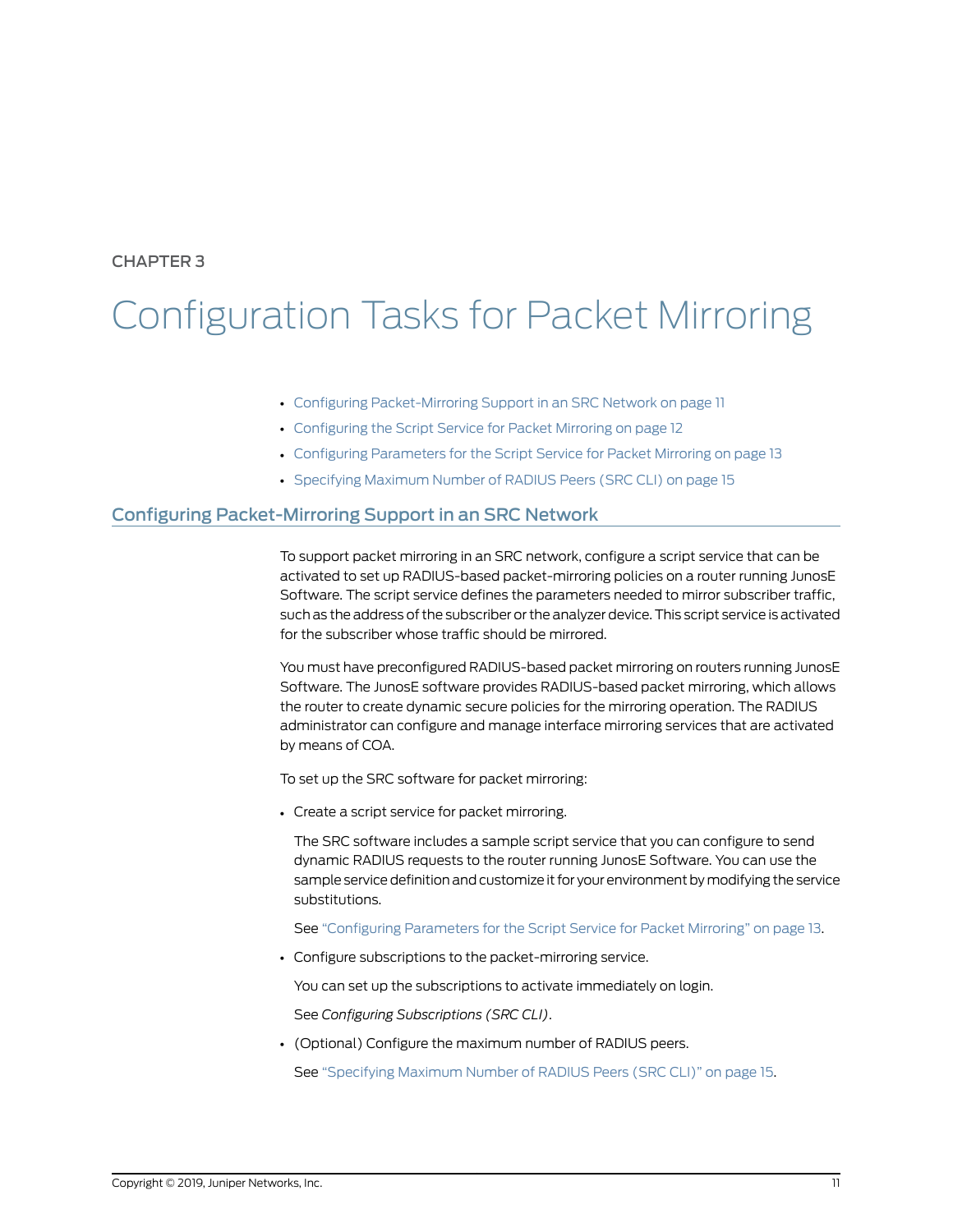For information about configuring RADIUS-based packet mirroring on the router running JunosE Software, see the *JunosE Policy Management Configuration Guide*.

For information about dynamic RADIUS requests, see RFC 3576—Dynamic Authorization Extensions to Remote Authentication Dial In User Service (RADIUS) (July 2003).

### Related **Documentation**

- [Configuring](#page-23-0) the Script Service for Packet Mirroring on page 12
- Example: Using the Sample [Packet-Mirroring](#page-28-1) Application on page 17
- [Packet-Mirroring](#page-18-1) Services Overview on page 7

## <span id="page-23-0"></span>Configuring the Script Service for Packet Mirroring

To configure the script service for packet mirroring:

1. Create a script service in the services global service *name* hierarchy or the services scope *name* service *name* hierarchy. For example:

[edit] user@host# edit services global service packetMirroring

2. Set the type to script.

[edit services global service packetMirroring] user@host# set type script

- 3. (Optional) Configure other properties as needed for your service.
- 4. Configure the script properties.
	- a. Access the script hierarchy for the configured script service.

[edit services global service packetMirroring] user@host# edit script

b. Specify URL as the script type.

[edit services global service packetMirroring script] user@host# set script-type url

c. Specify the name of the Java class that implements the script service.

[edit services global service packetMirroring script] user@host# set class-name net.juniper.smgt.sae.packetMirroring.LiService

d. Configure the URL of the script service or the path and filename of the service.

[edit services global service packetMirroring script] user@host# set file file:///opt/UMC/sae/var/run/pm.jar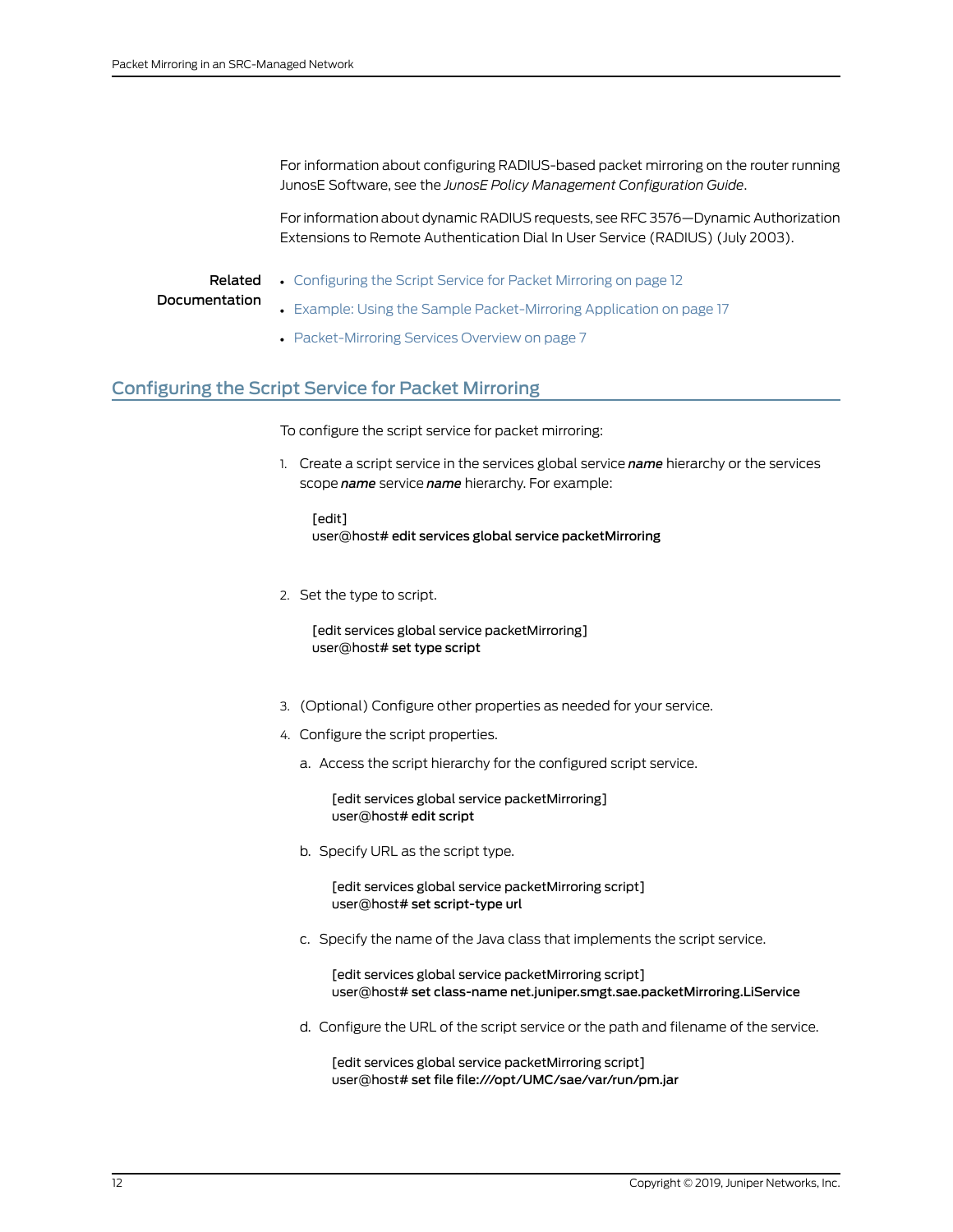5. Verify the configuration.

```
[edit services global service packetMirroring script]
user@host# show
type script;
status active;
available;
script { 
   script-type url;
  class-name net.juniper.smgt.sae.packetMirroring.LiService;
   file file:///opt/UMC/sae/var/run/pm.jar;
}
```
6. Configure the parameters for the script service.

See ["Configuring](#page-24-0) Parameters for the Script Service for Packet Mirroring" on page 13.

#### Related • Configuring [Packet-Mirroring](#page-22-1) Support in an SRC Network on page 11

### Documentation

- *Adding a Normal Service (SRC CLI)*
- *Customizing Service Implementations*
- Example: Using the Sample [Packet-Mirroring](#page-28-1) Application on page 17
- *SRC Script Services Overview*
- [Packet-Mirroring](#page-18-1) Services Overview on page 7

## <span id="page-24-0"></span>Configuring Parameters for the Script Service for Packet Mirroring

<span id="page-24-1"></span>Provide parameter substitutions with the values that are in the service definitions for the script service.

[Table](#page-24-1) 5 on page 13 lists the parameters specified by the sample packet-mirroring script service. In most cases, you can use the sample script service without modification.

| Table 5: Parameter Substitutions for Packet-Mirroring Services |  |  |  |  |
|----------------------------------------------------------------|--|--|--|--|
|----------------------------------------------------------------|--|--|--|--|

| Parameter Name        | <b>Description</b>                                                                                                                                           |
|-----------------------|--------------------------------------------------------------------------------------------------------------------------------------------------------------|
| dynAnalyzerIPAddress  | RADIUS VSA that is the IP address of the analyzer device. This attribute<br>is required.                                                                     |
| dynAnalyzerPortNumber | RADIUS VSA that is the UDP port number of the monitoring application<br>in the analyzer device. If specified, dynMirrorIdentifier must also be<br>specified. |
| dynMirrorIdentifier   | RADIUS VSA in the form of a hexadecimal string. If specified,<br>dynAnalyzerPortNumber must also be specified.                                               |
| dynClientIp           | IP address of the dynamic RADIUS client.                                                                                                                     |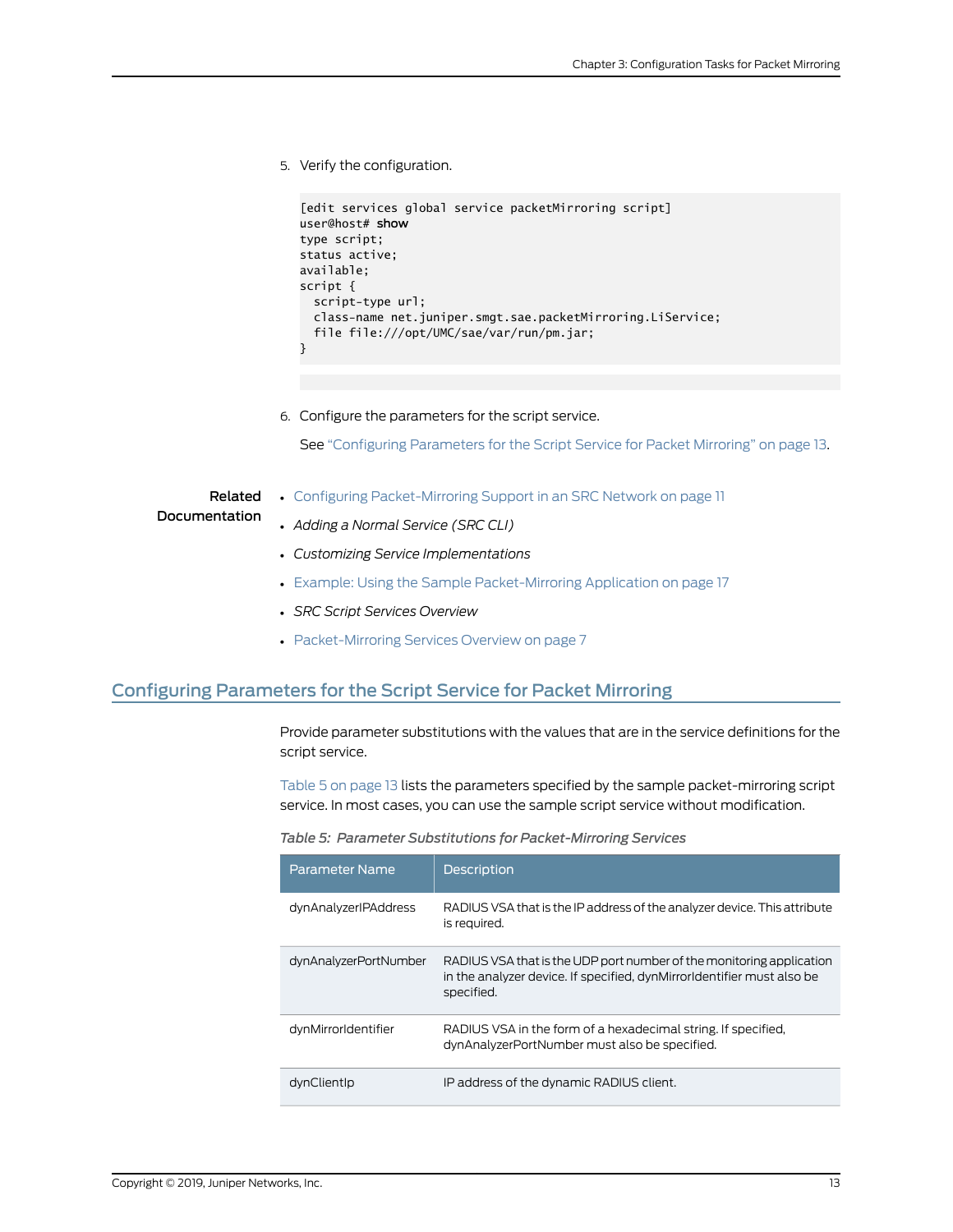| <b>Parameter Name</b> | Description                                                                                                                                                                                                                                                                                                                                                                                                                                                                                                                                                                                                                                                                                                                                              |
|-----------------------|----------------------------------------------------------------------------------------------------------------------------------------------------------------------------------------------------------------------------------------------------------------------------------------------------------------------------------------------------------------------------------------------------------------------------------------------------------------------------------------------------------------------------------------------------------------------------------------------------------------------------------------------------------------------------------------------------------------------------------------------------------|
| dynClientPort         | UDP port number of the dynamic RADIUS client.                                                                                                                                                                                                                                                                                                                                                                                                                                                                                                                                                                                                                                                                                                            |
| dynServerIp           | IP address of the C Series Controller.                                                                                                                                                                                                                                                                                                                                                                                                                                                                                                                                                                                                                                                                                                                   |
| dynServerPort         | UDP port number of the C Series Controller.                                                                                                                                                                                                                                                                                                                                                                                                                                                                                                                                                                                                                                                                                                              |
| dynSecret             | Shared secret.                                                                                                                                                                                                                                                                                                                                                                                                                                                                                                                                                                                                                                                                                                                                           |
| dynRetry              | Number of retries for sending dynamic RADIUS packet when no<br>RADIUS response is received. The retry interval is 3 seconds.                                                                                                                                                                                                                                                                                                                                                                                                                                                                                                                                                                                                                             |
| dynConfig             | Content of dynamic RADIUS request packets in the format <action>.<br/><radiusattributename> = <plugineventattribute>\n</plugineventattribute></radiusattributename></action>                                                                                                                                                                                                                                                                                                                                                                                                                                                                                                                                                                             |
|                       | • action—Action that is executed on packet content (attribute)<br>• start<br>• stop<br>• start-stop<br>radius Attribute Name—Valid RADIUS attribute specified as follows:<br>• Standard RADIUS attribute name or number.<br>JunosE VSA in one of the following formats:<br>vendor-specific.4874. <vsa#>[.salt]<br/>26.4874.<vsa#>[.salt]<br/>where .salt indicates that the attribute is MD5 salt-encrypted in<br/>the RADIUS packet.</vsa#></vsa#>                                                                                                                                                                                                                                                                                                      |
|                       | • pluginEventAttribute-Valid Python expression<br>$\bullet$ \n—New-line character included between the lines of a configuration<br>containing multiple lines; the entire configuration must be enclosed<br>in quotation marks<br>For example:<br>start-stop.Acct-Session-Id = ifSessionId<br>" start-stop.Acct-Session-Id=ifSessionId\n<br>start.vendor-specific.4874.58.salt=1\n<br>start.vendor-specific.JUNIPER.Unisphere-Med-Dev-Handle.salt=<br>custom['dynMirrorIdentifier'] \n start.vendor-specific.<br>JUNIPER.Unisphere-Med-Ip-Address.salt=<br>intlp(custom['dynAnalyzerlPAddress'])\n start.vendor-specific.<br>JUNIPER.Unisphere-Med- Port-Number.salt= int(custom<br>['dynAnalyzerPortNumber'])\n stop.vendor-<br>specific.4874.58.salt=0" |

#### *Table 5: Parameter Substitutions for Packet-Mirroring Services (continued)*

To configure substitutions for the script parameters:

1. At the hierarchy for the script service, specify substitutions for the parameters. For example:

[edit services global service packetMirroring] user@host# set parameter substitution [ dynAnalyzerIPAddress=10.227.6.221 dynAnalyzerPortNumber=9100 dynMirrorIdentifier=0x0000000100000001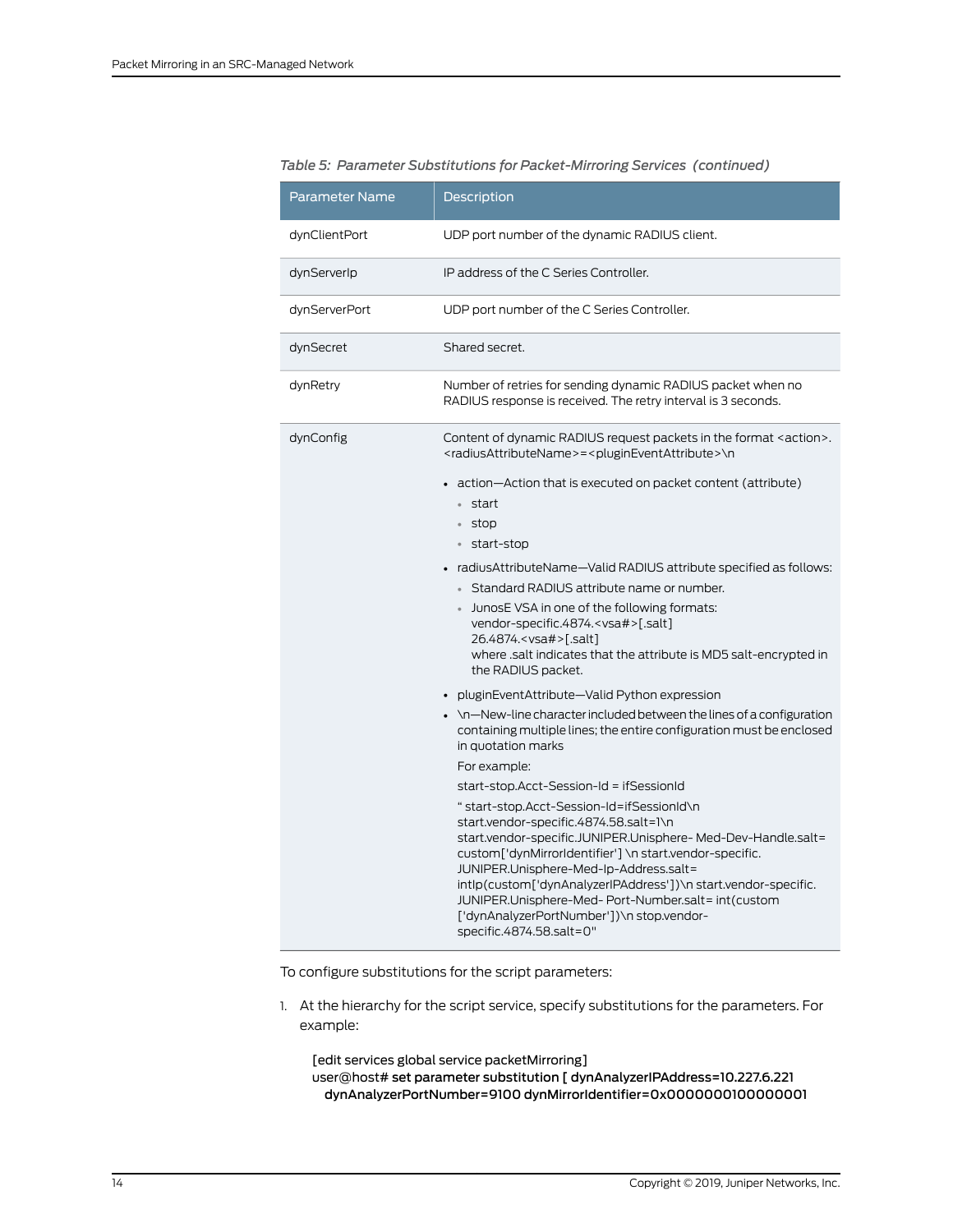dynSecret=\"secret\" dynRetry=2 dynClientIp=10.227.7.111 dynClientPort=9099 "dynConfig=\"start-stop.Acct-Session-Id =

ifSessionId\\nstart.vendor-specific.JUNIPER.Unisphere-LI-Action.salt=1\\nstar t.vendor-specific.JUNIPER.Unisphere-Med-Dev-Handle.salt=custom['dynMirrorIde ntifier']\\nstart.vendor-specific.JUNIPER.Unisphere-Med-Ip-Address.salt=intIp(c ustom['dynAnalyzerIPAddress'])\\nstart.vendor-specific.JUNIPER.Unisphere-Me d-Port-Number.salt =

int(custom['dynAnalyzerPortNumber'])\\nstop.vendor-specific.JUNIPER.Unisph ere-LI-Action.salt=0\"" ]

2. Verify the configuration.

```
[edit services global service packetMirroring]
user@host# show
type script;
status active;
parameter { 
  substitution [ dynAnalyzerIPAddress=10.227.6.221 dynAnalyzerPortNumber=9100 
dynMirrorIdentifier=0x0000000100000001 dynSecret=secret dynRetry=2 
dynClientIp=10.227.7.111 dynClientPort=9099 "dynConfig=\"start-stop.
Acct-Session-Id = ifSessionId\\nstart.vendor-specific.JUNIPER.
Unisphere-LI-Action.salt= 1\\nstart.vendor-specific.JUNIPER.
Unisphere-Med-Dev-Handle.salt= custom['dynMirrorIdentifier']
\\nstart.vendor-specific.JUNIPER.
Unisphere-Med-Ip-Address.salt= intIp(custom['dynAnalyzerIPAddress'])
\\nstart.vendor-specific.JUNIPER.
Unisphere-Med-Port-Number.salt = int(custom['dynAnalyzerPortNumber'])
\\nstop.vendor-specific.JUNIPER.Unisphere-LI-Action.salt=0\"" ];
}
script { 
   script-type url;
   class-name net.juniper.smgt.scriptServices.packetMirroring.LiService;
   file file:///opt/UMC/sae/lib/pm.jar;
}
```
<span id="page-26-0"></span>Related Documentation • Configuring [Packet-Mirroring](#page-22-1) Support in an SRC Network on page 11 • *Adding a Normal Service (SRC CLI)* • *Setting Parameter Values for Services (SRC CLI)*

- *Customizing Service Implementations*
- Defining RADIUS Attributes for Dynamic [Authorization](#page-19-0) Requests with the SAE Core API on [page](#page-19-0) 8

### Specifying Maximum Number of RADIUS Peers (SRC CLI)

The dynamic RADIUS server can maintain a certain number of peers.

To specify the maximum number of peers with the SRC CLI: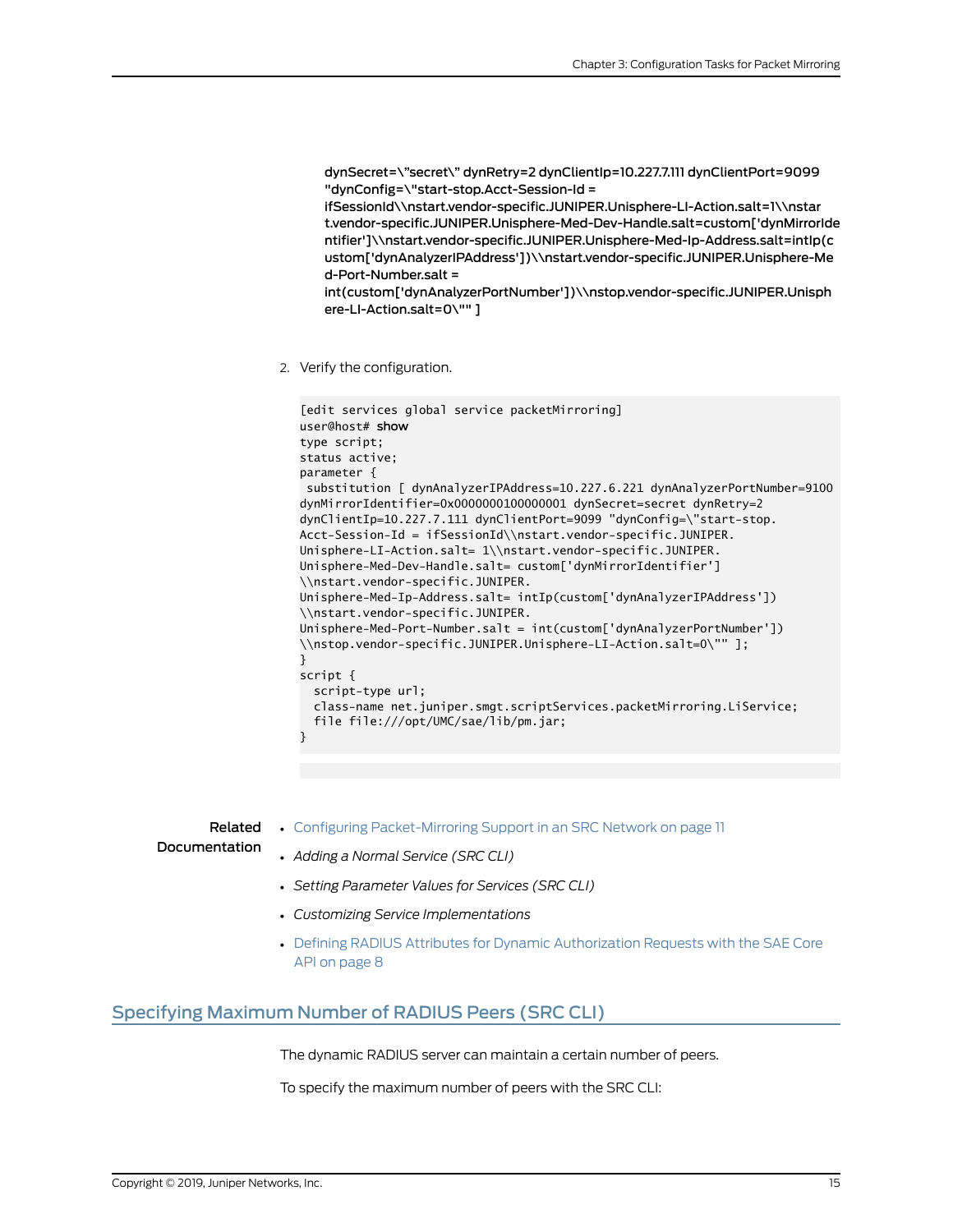1. From configuration mode, access the SAE configuration statement that configures dynamic RADIUS options.

[edit] user@host# edit shared sae configuration dynamic-radius-server

2. Specify the maximum number of peers maintained by the dynamic RADIUS server.

[edit shared sae configuration dynamic-radius-server] user@host# set maximum-cached-peer maximum-cached-peer

Related • Configuring [Packet-Mirroring](#page-22-1) Support in an SRC Network on page 11

Documentation

- Defining RADIUS Attributes for Dynamic [Authorization](#page-19-0) Requests with the SAE Core API on [page](#page-19-0) 8
- Example: Using the Sample [Packet-Mirroring](#page-28-1) Application on page 17
- [Packet-Mirroring](#page-18-1) Services Overview on page 7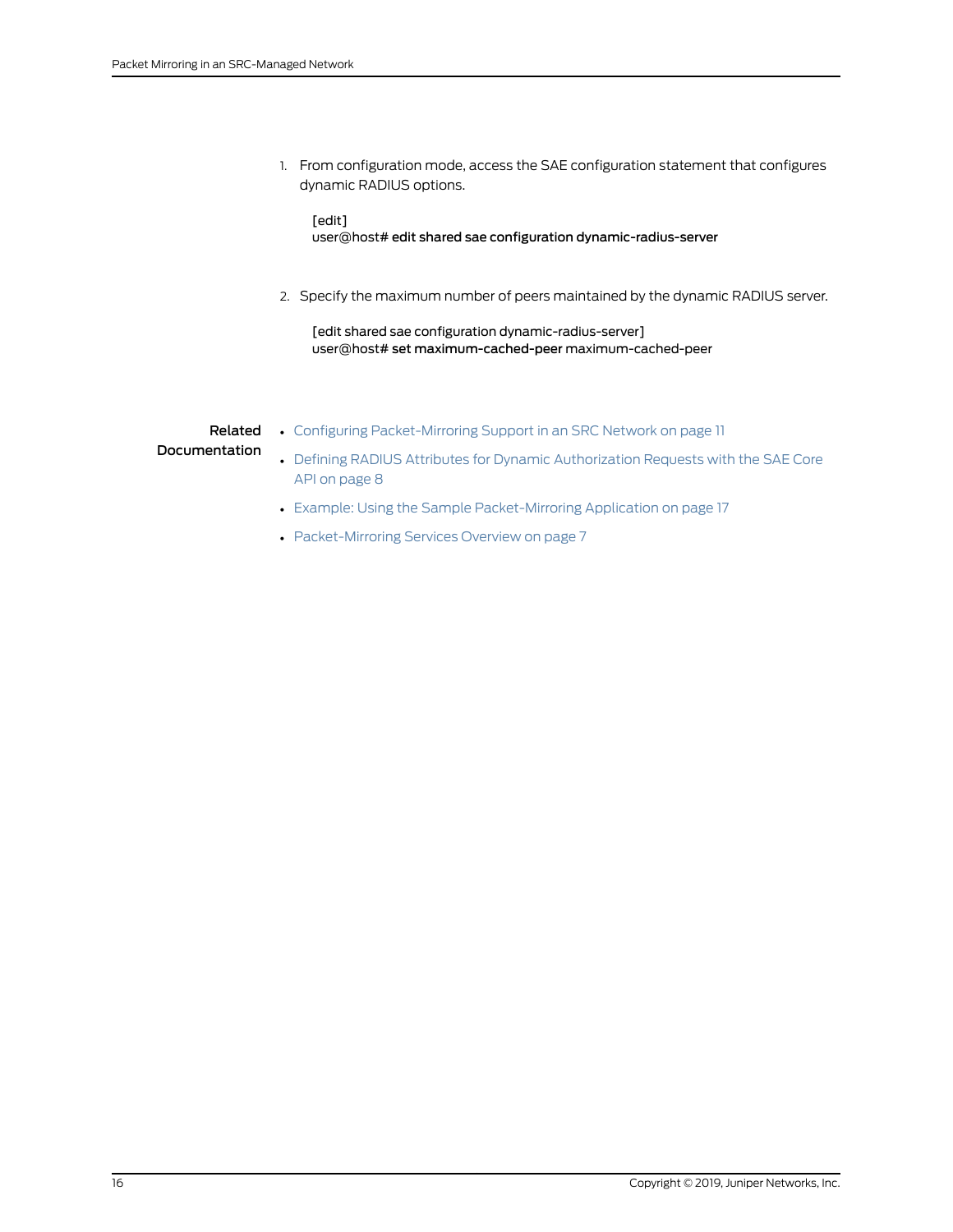## <span id="page-28-0"></span>CHAPTER 4

## Example

• Example: Using the Sample [Packet-Mirroring](#page-28-1) Application on [page](#page-28-1) 17

### <span id="page-28-1"></span>Example: Using the Sample Packet-Mirroring Application

To use the sample packet-mirroring application:

1. Download the SRC sample applications to your system from the Juniper Networks website:

<https://www.juniper.net/support/downloads/?p=src#sw>

2. Locate the file that contains the service definition:

#### /SDK/scriptServices/packetMirroring/ldif/service.ldif

3. Import the sample service definition to the Juniper Networks Database on the C Series Controller. To load the sample data into the database, you can use an LDAP tool, such as ldapadd.

You can obtain **Idapadd** from the following website:

#### <http://www.openldap.org/>

To load data into the Juniper Networks database, you need the IP address of the database and the database credentials. The default bind distinguished name (DN) for the database is *cn=umcadmin, o=umc* and the password is admin123.

- 4. Copy the */lib/pm.jar* file used by the script service to the */opt/UMC/sae /var/run* directory on the C Series Controller.
- 5. Modify the service substitutions for your environment.

You can make these substitutions by defining the parameter substitutions in the packetMirroring service (*serviceName=packetMirroring, o=Services, o=umc*) with the SRC CLI or by passing the values through the SAE core API.

For information about parameter substitutions, see ["Configuring](#page-24-0) Parameters for the Script Service for Packet [Mirroring"](#page-24-0) on page 13. For information about passing the values through the SAE core API, see "Defining RADIUS [Attributes](#page-19-0) for Dynamic [Authorization](#page-19-0) Requests with the SAE Core API" on page 8.

6. Configure a subscription to the packetMirroring service that is activated on login.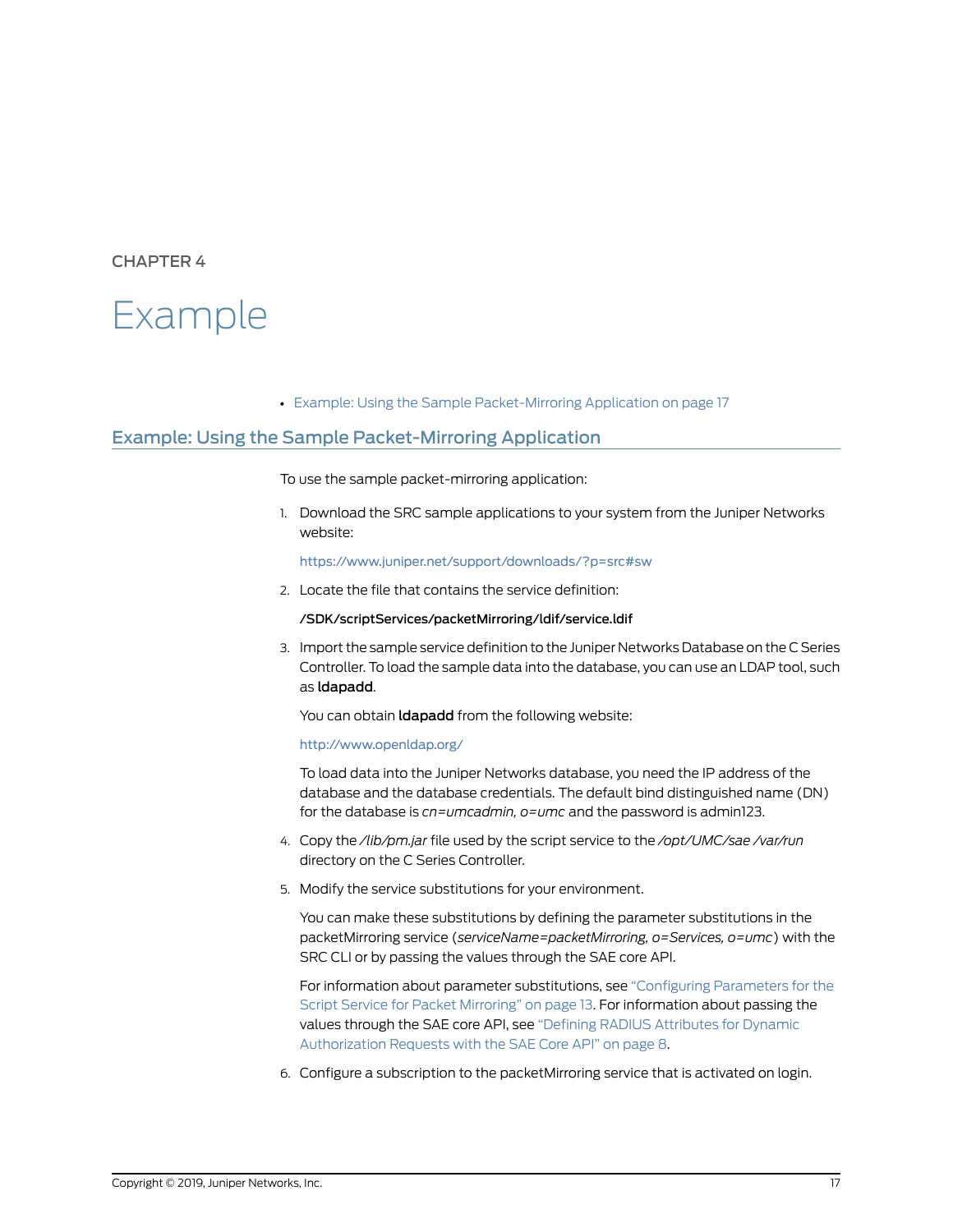For information about subscriptions, see *Subscriptions Overview*.

7. If you are modifying the sample application, copy the *sae.jar* and *logger.jar* files from the *SKD/lib* directory, and add the *sae.jar* and *logger.jar* files to the class path when you compile your application.

#### <span id="page-29-0"></span>Example: Packet Mirroring for PPP Subscribers

When a PPP subscriber is subscribed to the packet-mirroring service, configure the service as an activate-on-login service at user connection time. After the subscriber has logged in through the SAE remote API, the packet-mirroring service can be subscribed to the PPP subscriber and activated. When the service is activated, a COA request is sent to the router running JunosE Software that includes the PPP subscriber's accounting session ID to start packet mirroring for this subscriber.

#### <span id="page-29-1"></span>Example: Packet Mirroring for DHCP Subscribers

When a DHCP subscriber is subscribed to the packet-mirroring service, configure the service as an activate-on-login service at user connection time. After the subscriber has logged in through the SAE remote API, the packet-mirroring service can be subscribed to the DHCP subscriber and activated. When the service is activated, a COA request is sent to the router running JunosE Software that includes the DHCP subscriber's IP address and virtual router name for the router running JunosE Software to start packet mirroring for this subscriber.

#### <span id="page-29-2"></span>Configuring DHCP Subscriber Sessions

You can use DHCP option 82 to identify the subscriber session. For example, if you set DHCP option 82 as the user login name, an external application can use this setting to search for the subscriber session. The following subscriber classification script illustrates this example:

<span id="page-29-3"></span>[retailername=default,o=Users,o=UMC?loginName=<-dhcp[82].suboptions[1].string ->?sub?(interfaceName=<-dhcp[82].suboptions[1].string->)] loginType = " ADDR" [<-retailerDN->??sub?(uniqueID=<-userName->)] retailerDN != " " & userName != " " [<-unauthenticatedUserDn->] loginType == "ADDR" loginType == "AUTHADDR"

#### Disabling RADIUS Authentication for DHCP Subscribers

Packet mirroring for DHCP subscribers does not involve RADIUS authentication, so you might have to configure authentication to grant all IP subscriber management interfaces access without authentication. For example, configure the routerrunning JunosE Software with the following authentication:

aaa authentication ip default none